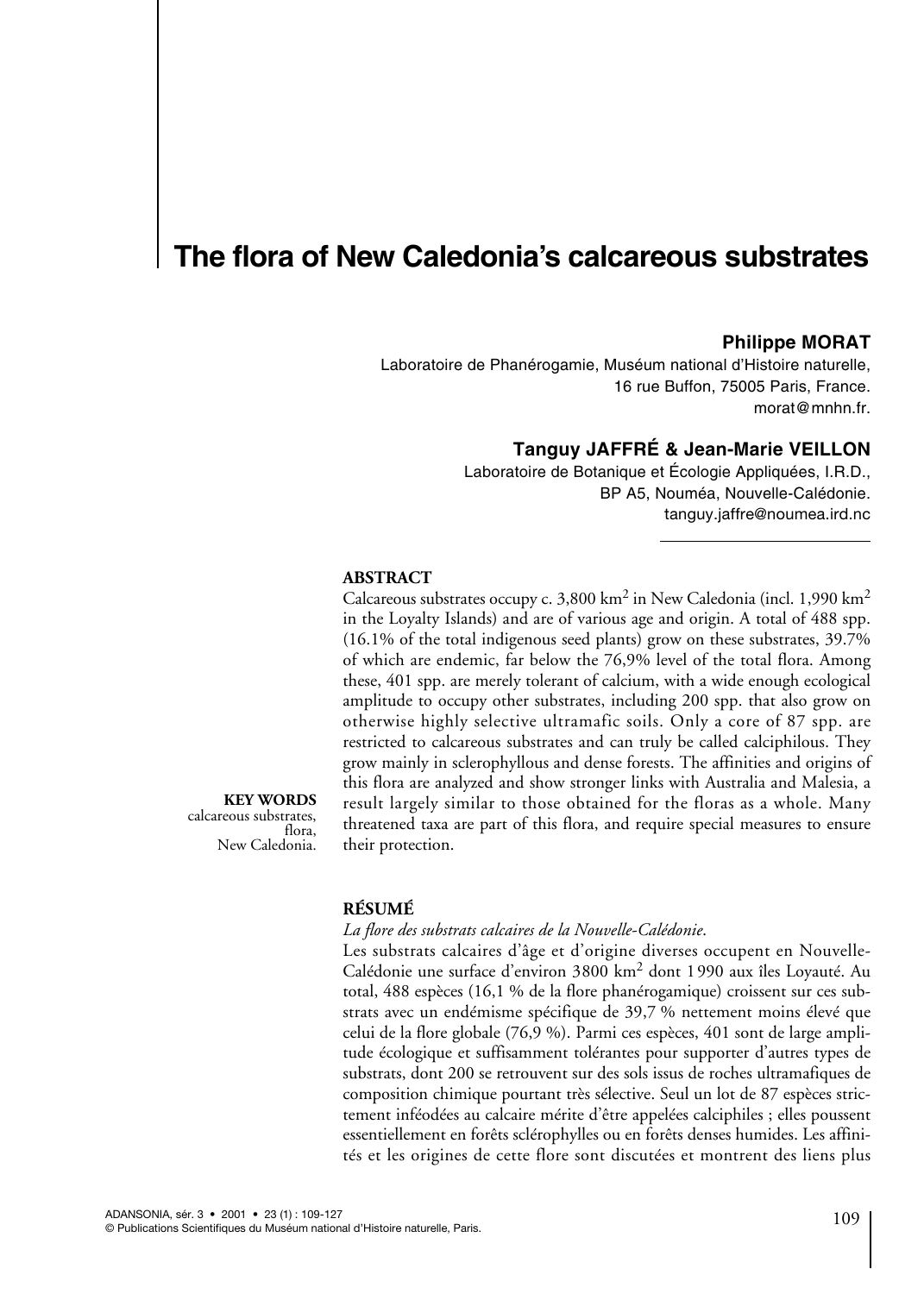**MOTS CLÉS** substrats calcaires, flore, Nouvelle-Calédonie. marqués avec l'Australie et la Malésie, presque similaires à ceux déjà obtenus pour l'ensemble de la flore néo-calédonienne. De nombreux taxons menacés nécessitant des mesures spéciales de protection sont présents dans cette flore calciphile.

## **INTRODUCTION**

The range of rock types in New Caledonia is, along with its long isolation (separated from Australia since the end of the Cretaceous, some 65 million years ago), one of the fundamental causes of the exceptional richness of the territory's flora (3,021 native species of flowering plants), as well as its uniqueness (76,9% of those species endemic), and all this despite the small size of the territory (19,100 sq. km, of which the main island of New Caledonia itself comprises 16,900 sq. km) (MORAT et al. 1981).

Although the role of certain substrates, such as ultramafics, in influencing the uniqueness and distribution of the New Caledonian flora and vegetation types has been much studied (MORAT et al. 1984, 1986; JAFFRÉ 1976, 1980; JAFFRÉ et al. 1984), that of the calcareous rocks is so far little understood.

## **MATERIAL AND METHODS**

Calcareous substrates outcrop in various places in the territory (Fig. 1) and cover some 3,800 sq. km., of which nearly 2,000 sq. km are in the Loyalty Islands and on the Ile des Pins. They can be divided into two major categories: those derived from coral reefs and those of sedimentary origin (PARIS 1981a, 1981b). The latter are of diverse ages and have varying appearances. The oldest, dating from the Paleocene to the Lower Eocene, occur in the Hienghène and Koumac areas as well as on the west coast as far south as Bourail; in some places they are found as limestone pavement (karst lapiazé) (Fig. 2). Slightly younger calcareous substrates (Middle to Upper Eocene) occur sporadically along the west coast, between Poum and Nouméa (Nouméa-Boulouparis valley, Baie de St. Vincent, Poya), and in the centre of the main island (Table Unio, Col des Roussettes) as calcified

flysh, or they are associated with siliceous rocks (phtanites). In the Népoui area they are found in conglomerates dating from the Miocene.

In certain places, calcareous rocks have been covered over by alluvial deposits derived from older ultramafic rocks (Népoui, Pindaï, Pouembout forest): as a consequence they are very magnesiumrich. In the majority of cases, however, the characteristic features caused by the incorporation of the ultramafic material do not over-ride those of the underlying calcareous substrates, which produce soils rich in phosphorus and calcium.

Those of coral reef origin (Fig. 3) occur in the Loyalty Islands (including Walpole), the Ile des Pins and along the coastal strip in the south-east of the main island. They are of Miocene origin and emerged in the Quaternary.

Only a detailed study of the flora growing on calcareous soils, and particularly an analysis of the distribution of its species on all the other substrates found in the territory, can reveal whether there exists in New Caledonia a truly obligate calciphilous flora as found elsewhere (e.g. Madagascar), or whether it is a flora merely tolerant of calcium.

For this study, only indigenous species are taken into consideration. The others, both naturalized or subspontaneous, being by definition alien (and whose ecology may be different in their native habitats), cannot, logically, belong to the indigenous assemblage of New Caledonian calcicolous plants. So that the results can be compared with those from earlier work (MORAT et al. 1984, 1986, 1994; JAFFRÉ et al. 1987) relating to vegetation types on other geological substrates (ultramafic rocks), only seed-plants are considered here.

## **RESULTS AND DISCUSSION**

#### **1. Flora of calcareous substrates**

As defined here, the indigenous seed-plant flora growing on calcareous substrates comprises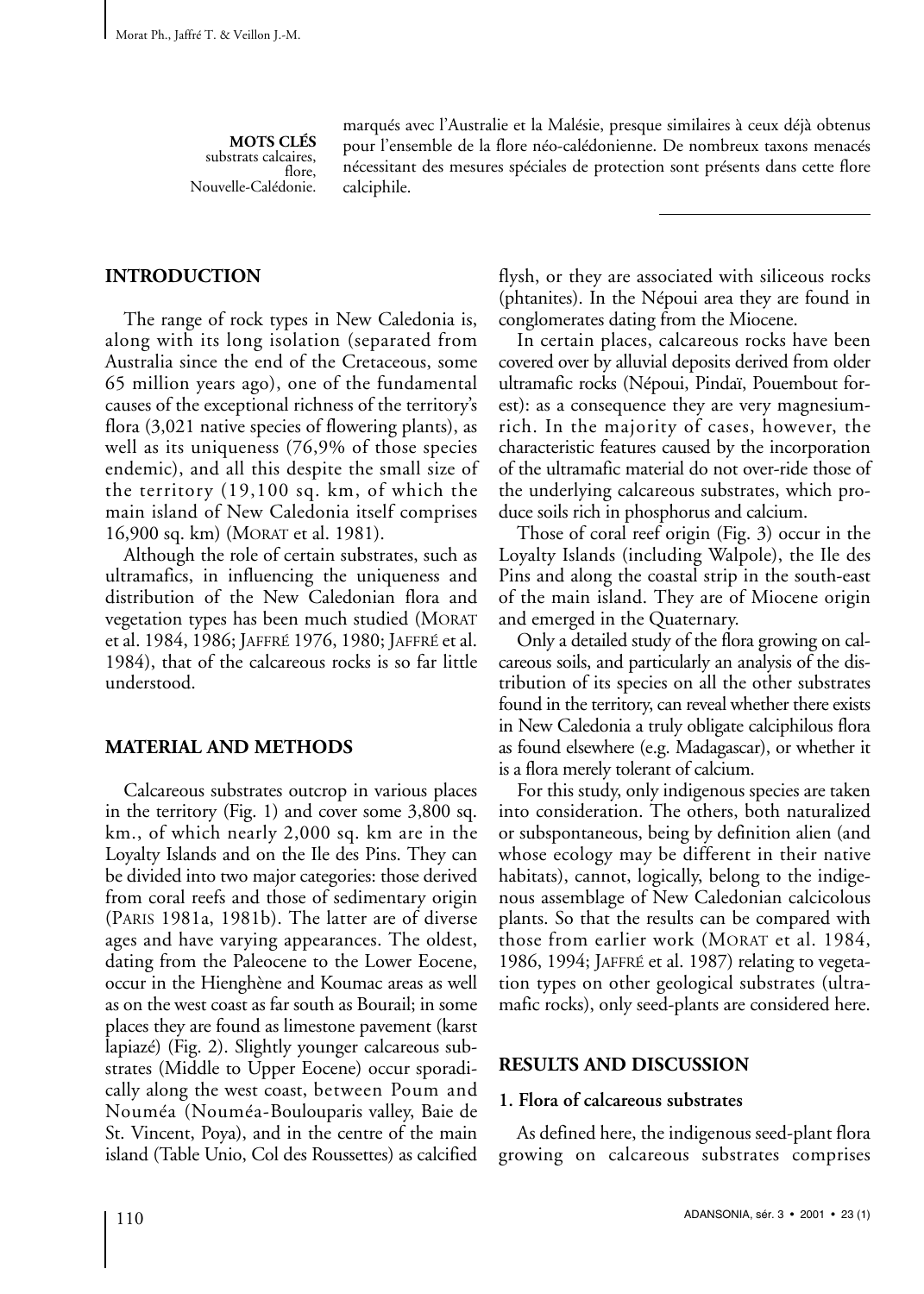

Fig. 1. — Limestone substrate in New Caledonia (adapted from PARIS 1981).

488 species, representing 311 genera in 97 families (Table 1). Comparison with the entire indigenous flora shows that the flora of calcareous substrates is relatively poor, comprising only 16.1% of the total, and has a lower level of endemism, with only 39.7% of its species restricted to the territory, compared with 76.9% of the entire flora.

This relative paucity could be due in part to the smaller area occupied by these substrates, about 3,800 sq. km, and partly to human interference, which has considerably degraded and reduced the original vegetation, as well as to the currently incomplete state of the floristic inventory of the vegetation types that occur on calcareous rocks. When compared with the entire New Caledonian flora, that of calcareous areas seems, on the other hand, to be more diversified at the family and generic levels, rather than at the level of species. Thus 43% of the genera and 59% of the families, compared with just 16.1 % of the species represented in the New Caledonian flora, are found on these substrates.

A single family (Euphorbiaceae) has 36 species, although the number decreases rapidly (Table 2): the thirteenth family (Compositae), for example, has only ten. At the family level, there are certain gaps that are worth pointing out. Most of the families of gymnosperms (with the exception of one species each of *Cycas* and *Araucaria*), all the endemic families (with the exception of *Phelline comosa*) and several families, primitive (Winteraceae, Monimiaceae) and not (Epacridaceae, Cunoniaceae), are absent from calcareous substrates. Moreover, certain families very commonly occurring elsewhere [Liliaceae, Orchidaceae, Palmae, Pandanaceae, Asclepiadaceae, Myrtaceae (especially Myrtoideae), Cyperaceae, Dilleniaceae, Flacourtiaceae and even Capparaceae]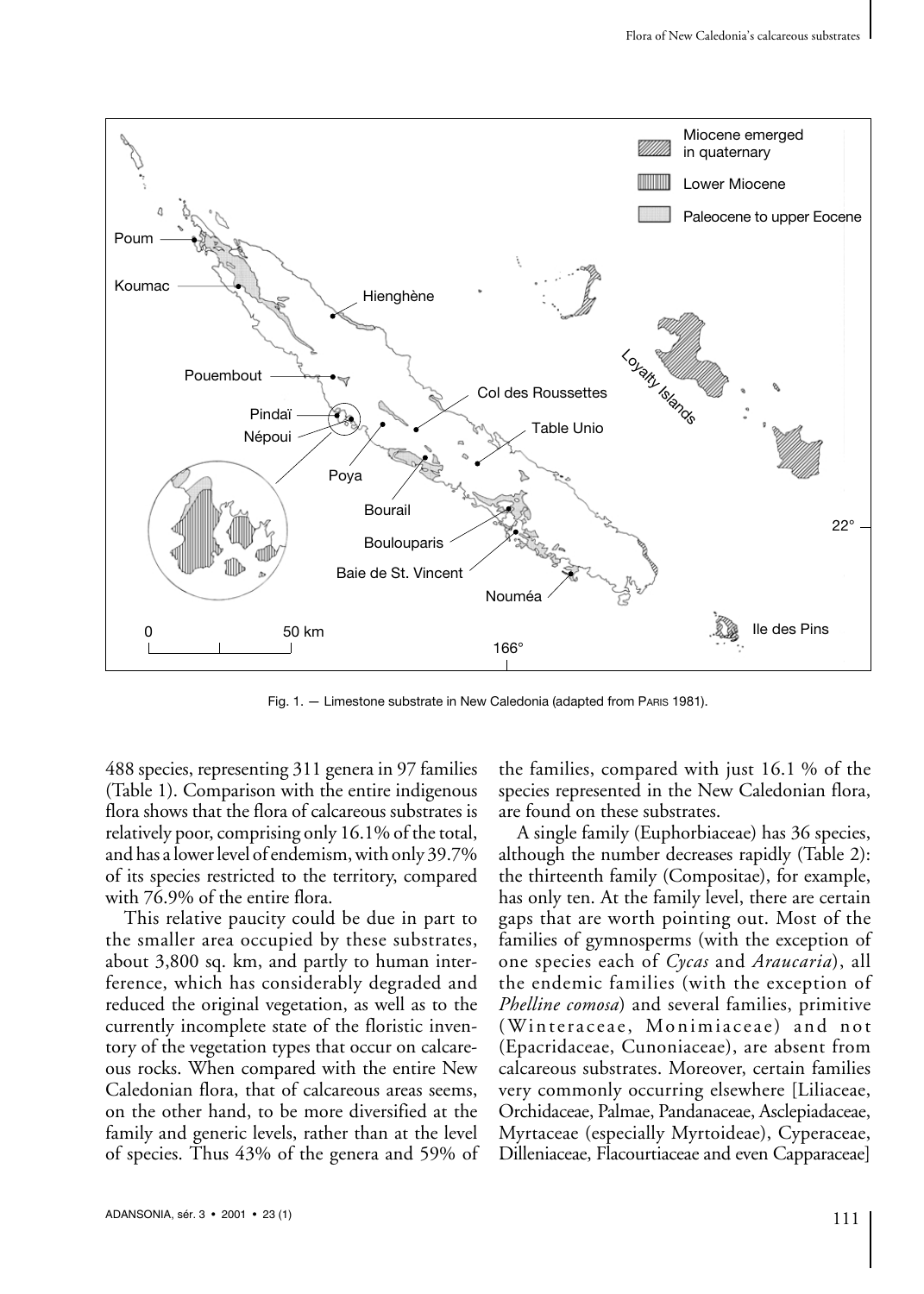TABLE 1. — Comparison of the indigenous calcareous flora with the entire indigenous phanerogamic flora.

|                                   | <b>Species</b> |                |      |               | Genera  | <b>Families</b> |               |                |     |
|-----------------------------------|----------------|----------------|------|---------------|---------|-----------------|---------------|----------------|-----|
|                                   | <b>Number</b>  | <b>Endemic</b> | %    | <b>Number</b> | Endemic | %               | <b>Number</b> | <b>Endemic</b> | %   |
| Entire flora                      | 3.021          | 2.326          | 76.9 | 723           | 98      | 13.5            | 165           | 5              | 3   |
| Calcareous flora<br>$\frac{0}{0}$ | 488<br>16.1    | 194            | 39.7 | 311<br>43     | 10      | 3               | 97<br>59      |                | ا > |

TABLE 2. — Largest families in the calcareous flora.

| Family                                                                                                                                                                 | <b>Number of species</b>                                             | Genus                                                                                                                 | <b>Number of species</b>                   |  |
|------------------------------------------------------------------------------------------------------------------------------------------------------------------------|----------------------------------------------------------------------|-----------------------------------------------------------------------------------------------------------------------|--------------------------------------------|--|
| Euphorbiaceae<br>Gramineae<br>Leguminosae<br>Myrtaceae<br>Sapindaceae<br>Apocynaceae<br>Rubiaceae<br>Cyperaceae<br>Convolvulaceae<br>Rutaceae<br>Ebenaceae<br>Moraceae | 36<br>33<br>28<br>22<br>22<br>19<br>19<br>17<br>14<br>12<br>11<br>11 | Diospyros<br>Phyllanthus<br>Ficus<br>Syzygium<br>Myoporum<br>Ipomoea<br>Euphorbia<br>Oxera<br>Austromyrtus<br>Arytera | 11<br>9<br>8<br>8<br>6<br>5<br>5<br>5<br>5 |  |
| Compositae                                                                                                                                                             | 10                                                                   | Cupaniopsis                                                                                                           | 5                                          |  |

are very poorly represented on this type of substrate.

In view of the above mentioned diversification at the generic level (Table 3), it is not surprising that few genera are rich in species. The largest genus (*Diospyros*) has only 11 species here, against 29 for the total flora, while the next five genera (*Oxera*, *Austromyrtus*, *Euphorbia, Arytera* and *Cupaniopsis*) have only five species each against 5, 22, 26, 7 and 30 species respectively for these genera in New Caledonia as a whole. Curiously the five known species of New Caledonian *Euphorbia* are all found on calcareous substrate.

# **2. Vegetation types**

The primary vegetation types on calcareous rocks are varied but are essentially referable to tropical rain forest as manifest on calcareous soils or in coastal areas (Ile des Pins, Loyalty Islands, Hienghène, Koumac), or to sclerophyll forest, dune or behind dune formations, and also areas behind mangroves. But these original vegetation types have in many cases (notably sclerophyll forest) suffered damage through human activity and have as a result been replaced by secondary formations (secondary forest, savanna, thickets, weedy vegetation) in which an alien flora of cosmopolitan species thrives.

TABLE 3. — Largest genera in the calcareous flora.

Species of the calcareous flora are distributed in different primary and secondary vegetation types (Table 4). Their distribution shows an equal share of species between sclerophyll forest, rain forest and secondarised vegetation (thickets, savannas, weedy vegetation), with a high rate of endemism for the two forest types (115 and 117 species respectively) and low endemism (65 species) for anthropogenic vegetation, which is scarcely surprising. However, many of the species included in these figures are also found in several vegetation types. Therefore, to refine this analysis it is preferable to indicate which of the species mentioned are strictly confined to each vegetation type (Table 5). If the results show us nearly an equal share of species between them,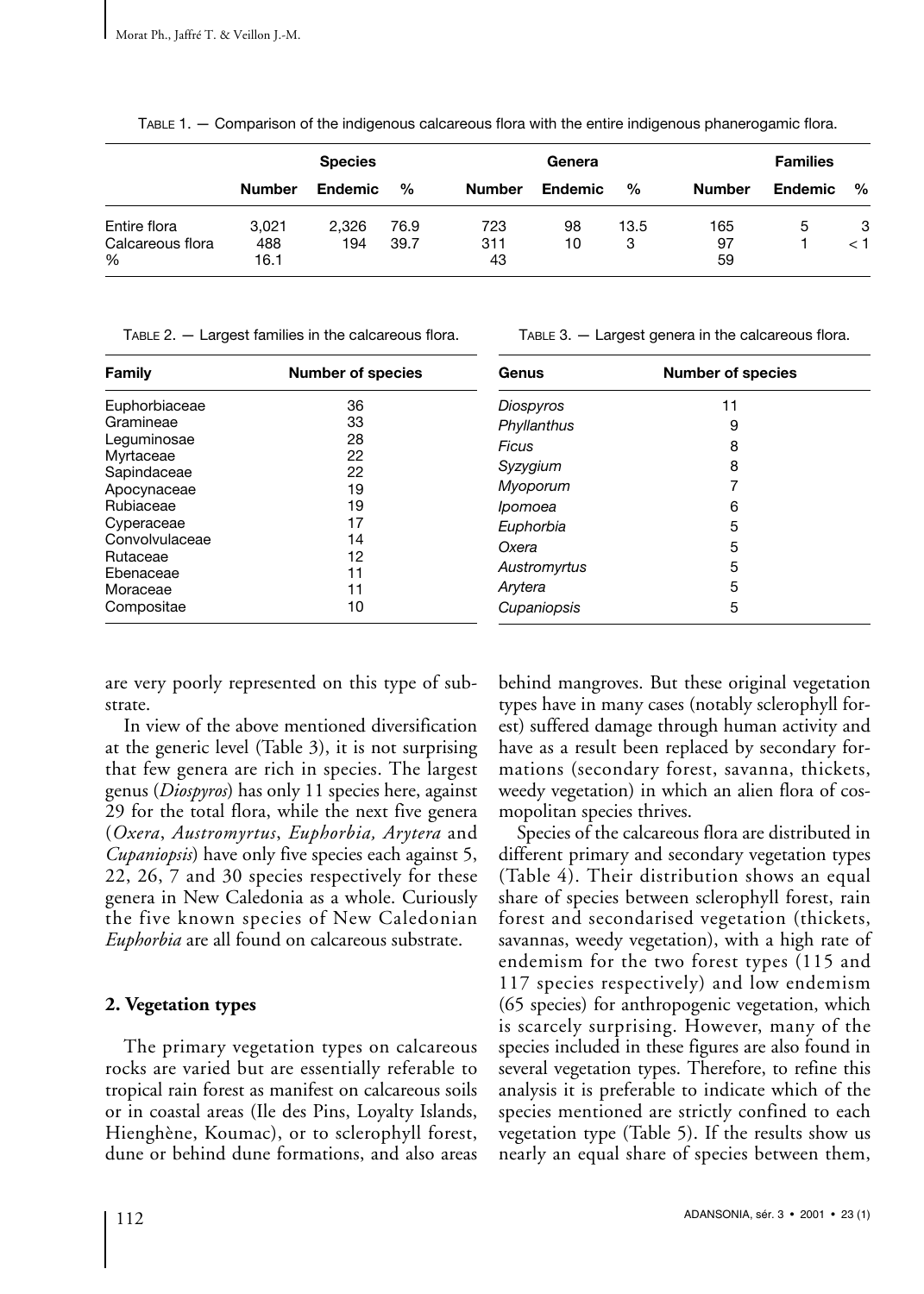

Fig. 2. — Limestone pavement: Koumac.



Fig. 3. — Calcareous substrate derived from coral reefs: Ile des Pins.

the preponderance of endemic calcareous species in rain forest (52), followed by sclerophyll forest (34), which represents a significative level of endemism, is unambiguous.

# **3. Calciphilous flora**

The 488 species so far counted in the calcareous flora are by definition tolerant of calcium. The majority (401) have a rather broad ecological amplitude in that (Table 6) they are also found on other substrates (UC, CA, UCA), where perhaps they originated. They include 200 species growing on ultramafic soils (UC, UCA), which sometimes overlie limestone. Only a core of 87 species representing 70 genera in 38 families can truly be called calciphilous in that they are found nowhere but on calcareous substrates.

The endemism in this group is shown in Table 7. Of the 87 calciphilous species, 42 are endemic and include (Table 8) some outstanding taxa such as:

*— Cyrtandra mareensis* (Gesneriaceae), which is the only New Caledonian representative of a widespread Pacific genus;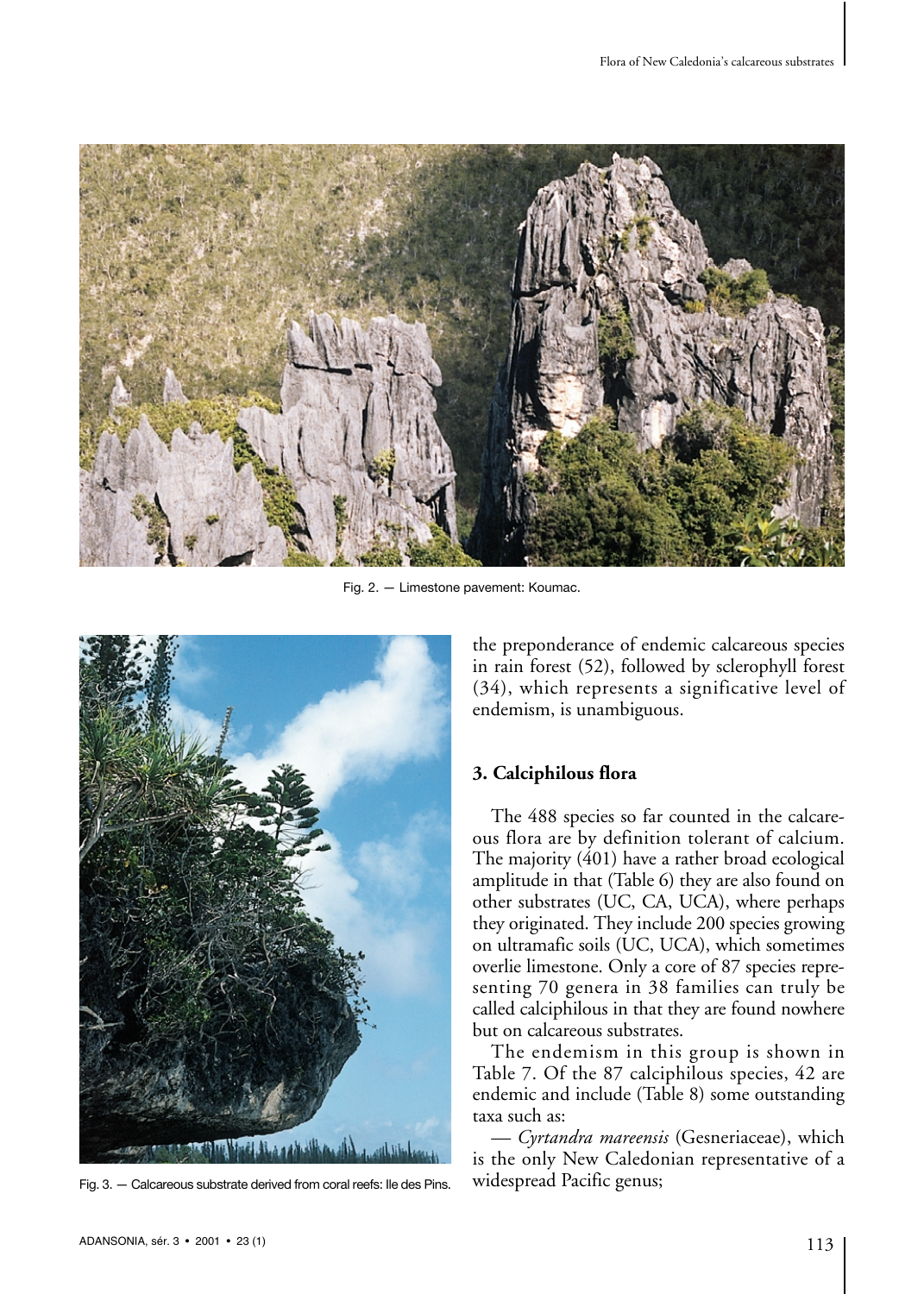| <b>Vegetation type</b>                   | <b>Total number</b><br>of species | <b>Endemic</b><br>species |
|------------------------------------------|-----------------------------------|---------------------------|
| Sclerophyll forest (L)                   | 230                               | 115                       |
| Tropical rain forest (F)                 | 223                               | 117                       |
| Dune and behind dunes (P)<br>Damaged and | 150                               | 15                        |
| other vegetation types (N)               | 258                               | 65                        |

TABLE 4. — Distribution of the calcareous flora (species) according to vegetation type.

TABLE 5. — Distribution of the calcareous flora strictly limited to an individual vegetation type.

| <b>Vegetation type</b>                      | <b>Total number</b><br>of species | <b>Endemic</b><br>species |
|---------------------------------------------|-----------------------------------|---------------------------|
| Tropical rainforest (F)                     | 76                                | 52.                       |
| Sclerophyll forest (L)                      | 65                                | 34                        |
| Dunes and behind dunes (P)<br>Secondary and | 74                                | 8                         |
| other vegetation types (N)                  | 74                                | 6                         |

TABLE 6. — Distribution of species of the calcareous flora according to substrate: **C**, species restricted to calcareous substrates; **UC**, species found on both calcareous and ultramafic rocks; **CA**, species found on both calcareous and other substrates but not on ultramafic rocks; **UCA**, species found on all substrates types.

|                                 | C. |    | UC CA UCA Total |     |
|---------------------------------|----|----|-----------------|-----|
| Number of species 87 29 200 172 |    |    |                 | 488 |
| Endemic species 42 20           |    | 61 | 71              | 194 |

*— Lepturopetium kuniense* (Gramineae), a rare species typical of raised coral reefs and belonging to a bispecific Pacific genus described from New Caledonia but with a very disjunct distribution reaching from the Marshall Islands in the North East to Cocos Island west of Australia in the Indian Ocean;

*— Lipochaeta lifuana* (Compositae) whose 20 congeners are restricted to Hawaii;

*— Cyphophoenix nucele*, the only endemic New Caledonian species of palm occurring outside of the Grande Terre.

|                  | Species (C) | Genera with<br>at least one<br>calciphilous<br>species | <b>Families with</b><br>at least one<br>calciphilous<br>species |
|------------------|-------------|--------------------------------------------------------|-----------------------------------------------------------------|
| Total<br>Endemic | 87<br>42    | 70                                                     | 38                                                              |

Of the 70 genera (Table 7) represented on calcareous substrates, only four are endemic: *Cyphophoenix*, *Podonephelium*, *Leptostylis* and *Acropogon*. Of the non-endemic genera, however some have a very restricted distribution, limited to one or two phytogeographical areas: outside New Caledonia, *Lipochaeta* is only found in Hawaii, *Cyclophyllum* in Vanuatu and Fiji, and *Lepturopetium* in the northern tropical Pacific and Malesia. The affinities of the calcareous flora must be sought from the 87 calciphilous species. As in similar works on other substrates, it is the genus (here 70 in number, four endemic) which is used to assess affinities. By analysing the 70 genera shared by New Caledonia and one of the other phytogeographic areas considered (previously defined by MORAT et al. 1984) and then two, three, four, five and six territories, respectively, we see that only 13 of them have a distribution restricted to 1, 2, 4, 5 or 6 phytogeographical areas outside New Caledonia (Table 9). All the others (58 in total) have a wide distribution: pan-Pacific, palaeotropical, or pantropical or even cosmopolitan!

By assigning to each of the different territories a coefficient proportional to the number of genera common to that territory and New Caledonia and inversely proportional to the total number of territories in which each of the genera occurs — as in earlier similar works (MORAT et al. 1986; JAFFRÉ et al. 1993; MORAT 1993) — the strongest affinities appear to be with Australia and Malesia (Table 10), which clearly dominate (with coefficients respectively of 2.56 and 2.27), a finding which is congruent with results obtained for the flora as a whole. Very surprising is the appearance of the northern tropical Pacific (including Hawaii) in third position, even above Vanuatu and the Solomon Islands, not to speak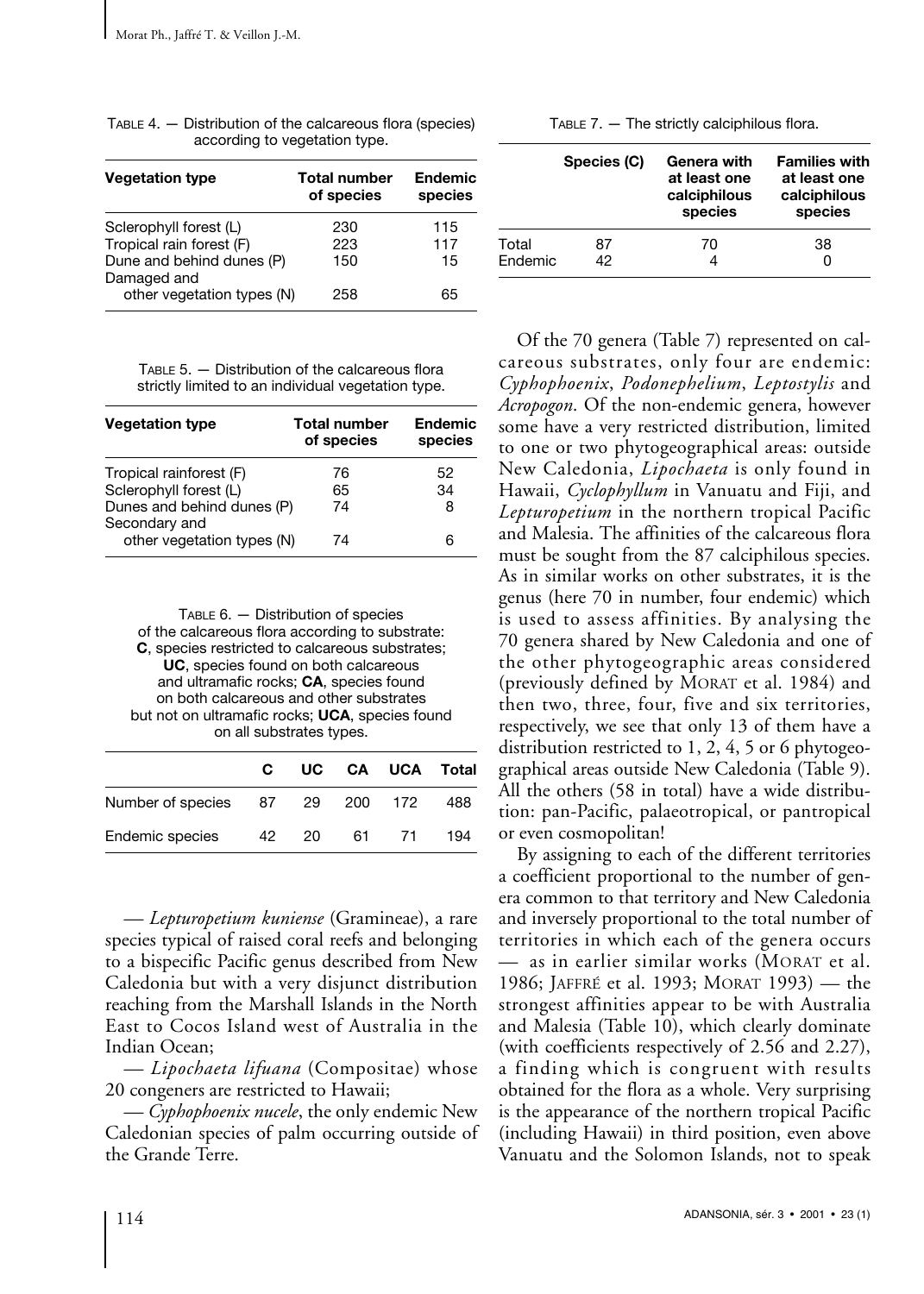| Alangiaceae    | Alangium sp., Veillon 7836<br>Alangium sp., Veillon 8050                                             | Mimosaceae<br>Moraceae | Serianthes lifouensis (Fosberg) Nielsen<br><b>Ficus lifouensis Corner</b>                                   |
|----------------|------------------------------------------------------------------------------------------------------|------------------------|-------------------------------------------------------------------------------------------------------------|
| Apocynaceae    | Ochrosia inventorum L. Allorge                                                                       |                        | Ficus mareensis Warb.                                                                                       |
| Araliaceae     | Schefflera sp., Veillon 7874<br>Tieghemopanax crenatus (Pancher & Sebert)<br>comb, to be established | <b>Myrtaceae</b>       | Austromyrtus sp., Jaffré & Rigault 2990<br>Austromyrtus sp., Veillon 6578<br>Austromyrtus sp., Veillon 6853 |
| Chenopodiaceae | Atriplex jubata S. Moore                                                                             |                        | Austromyrtus sp., Veillon 7039                                                                              |
| Compositae     | Lipochaeta lifuana Hochr.                                                                            |                        | Syzygium koumacense J.W. Dawson                                                                             |
| Ebenaceae      | Diospyros inexplorata F. White                                                                       |                        | Syzygium pendulinum J.W. Dawson                                                                             |
|                | Diospyros tridentata F. White                                                                        | Palmae                 | Cyphophenix nucele H. Moore                                                                                 |
| Euphorbiaceae  | Acalypha pulchrespicata Däniker                                                                      | Pittosporaceae         | Pittosporum leroyanum Tirel & Veillon                                                                       |
|                | Cleidion lemurum McPherson                                                                           |                        | Pittosporum obovatum Guillaumin                                                                             |
|                | Phyllanthus calcicola M. Schmid                                                                      |                        | Pittosporum tanianum Veillon & Tirel                                                                        |
|                | Phyllanthus ouveanus Däniker                                                                         | Rubiaceae              | Cyclophyllum tenuipes Guillaumin                                                                            |
|                | Phyllanthus pindaiensis M. Schmid                                                                    |                        | Randia sezitat Guillaumin                                                                                   |
|                | Phyllanthus unifoliatus M. Schmid                                                                    |                        | Tarenna lifouana (Däniker) Jérémie                                                                          |
| Flacourtiaceae | Xylosma lifuanum Guillaumin                                                                          | Sapindaceae            | Podonephelium parvifolium Radlk.                                                                            |
| Gesneriaceae   | Cyrtandra mareensis Däniker                                                                          | <b>Sapotaceae</b>      | Leptostylis sp., Veillon 6850                                                                               |
| Gramineae      | Lepturopetium kuniense Morat                                                                         |                        | Pichonia balansana Pierre                                                                                   |
| Labiatae       | Oxera balansae Dubard                                                                                | Solanaceae             | Solanum insulaepinorum Heine                                                                                |
| Lauraceae      | Cryptocarya schmidii Kosterm.                                                                        | <b>Sterculiaceae</b>   | Acropogon sp., Veillon 7830                                                                                 |

TABLE 8. — Endemic calciphilous species.

TABLE 9. — Genera with calciphilous species in New Caledonia otherwise found in fewer than seven other phytogeographical area. 1 indicates presence of the genus.

|                 |  | Guinea | Africa Asia Malesia New Australia Solomons Vanuatu Lord Norfolk New Fiji North Polynesia Samoa Americas | Howe | Zealand | Pacific | Tonga |  |
|-----------------|--|--------|---------------------------------------------------------------------------------------------------------|------|---------|---------|-------|--|
| Lipochaeta      |  |        |                                                                                                         |      |         |         |       |  |
| Einadia         |  |        |                                                                                                         |      |         |         |       |  |
| Lepturopetium   |  |        |                                                                                                         |      |         |         |       |  |
| Austromyrtus    |  |        |                                                                                                         |      |         |         |       |  |
| Cyclophyllum    |  |        |                                                                                                         |      |         |         |       |  |
| Geijera         |  |        |                                                                                                         |      |         |         |       |  |
| Pichonia        |  |        |                                                                                                         |      |         |         |       |  |
| Limonium        |  |        |                                                                                                         |      |         |         |       |  |
| Cakile          |  |        |                                                                                                         |      |         |         |       |  |
| Heterostema     |  |        |                                                                                                         |      |         |         |       |  |
| Sarcolobus      |  |        |                                                                                                         |      |         |         |       |  |
| Bikkia          |  |        |                                                                                                         |      |         |         |       |  |
| <b>Spinifex</b> |  |        |                                                                                                         |      |         |         |       |  |

of New Guinea, which is unplaced here, though usually second or third for the floras of other substrates!

## **4. Origin of the calciphilous flora**

The results produced by this study of the composition and affinities of the calciphilous flora show a notable difference from the rest of the

vegetation types on other substrates in New Caledonia:

1. The relative paucity of endemics at all levels (specific, but above all generic and familial);

2. The paucity of primitive taxa notably Magnoliidae (*sensu* CRONQUIST 1988): Annonaceae, Hernandiaceae, Lauraceae, Piperaceae, or their absence: Amborellaceae, Chloranthaceae, Monimiaceae, Trimeniaceae, Winteraceae, families that are well present on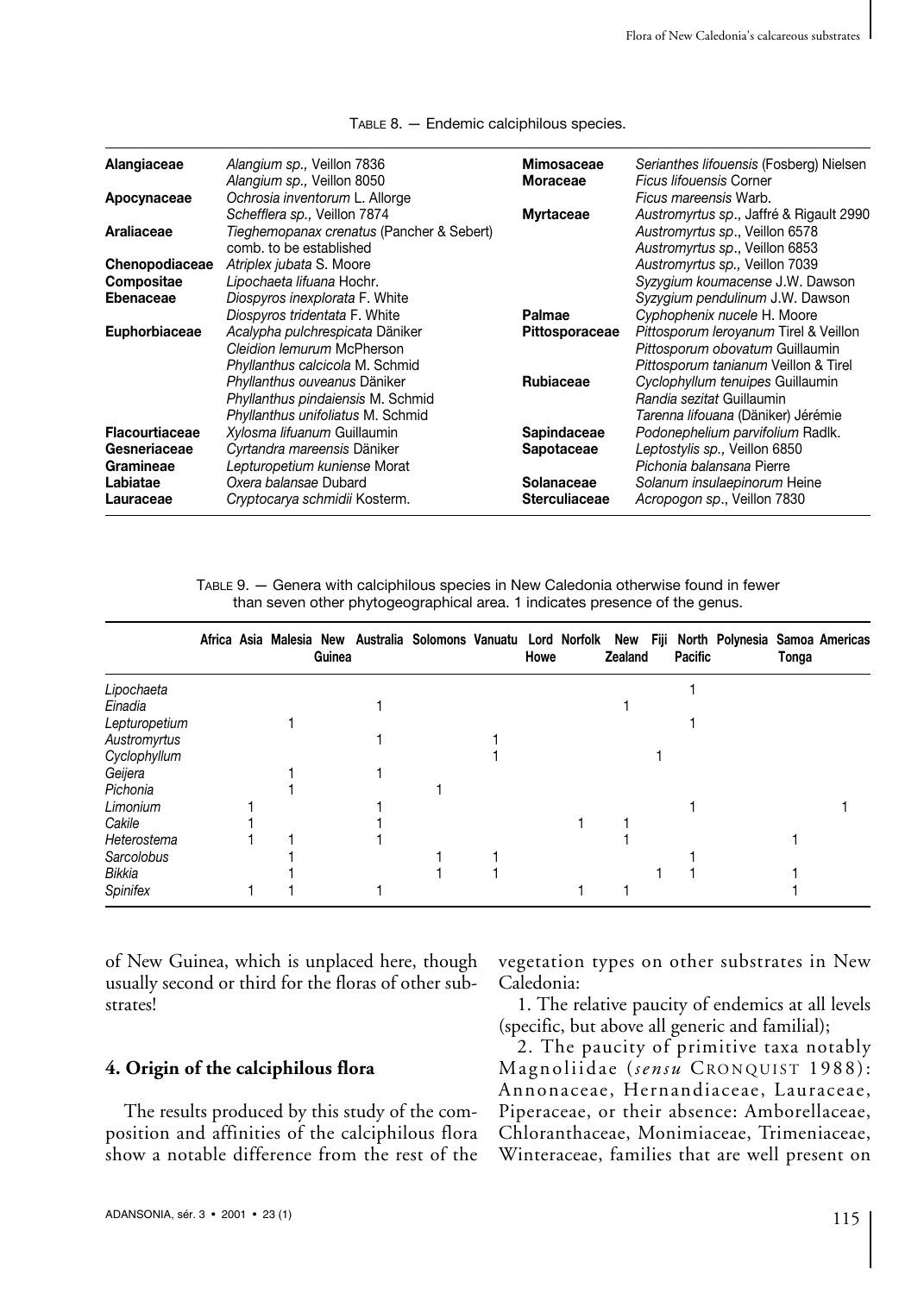|                | <b>Territories</b> | <b>Coefficients</b> |
|----------------|--------------------|---------------------|
|                | Australia          | 2,56                |
| 2              | Malesia            | 2,27                |
| 3              | North Pacific      | 2,11                |
| $\overline{4}$ | Asia               | 1,22                |
| 5              | Vanuatu            | 1,16                |
| 6              | New Zealand        | 1,06                |
|                | Solomons           | 0,91                |
| 8              | Fiji               | 0,76                |
| 9              | Samoa, Tonga       | 0,52                |
| 10             | Norfolk            | 0,41                |
| 11             | America            | 0,25                |
|                |                    |                     |

TABLE 10. — Floristic affinities of the New Caledonian calciphilous flora.

TABLE 11. — Infraspecific taxa of the calciphilous flora.

other substrates in New Caledonia, with the exception of Menispermaceae, which have here five species out of eight;

3. The paucity of taxa of restricted distribution contrasted with the abundance of very widespread taxa;

4. Certain affinities with very distant scattered islands in the northern tropical Pacific (Hawaii, Micronesia) or the Indian Ocean (Cocos Is.) suggesting immigration by wind-dispersed diaspores.

If one adds the recent nature of the calcareous substrates (the oldest sites date from the Paleocene, and these are not widespread while most are Quaternary in age), it seems clear that the calciphilous flora is of recent origin and results to a large extent from immigrants that

| Acropogon sp., Veillon 7830          | ΕN        |
|--------------------------------------|-----------|
| Alangium sp., Veillon 8050           | ΕN        |
| Cyrtandra mareensis Däniker          | ΕN        |
| Cyphophoenix nucele H. Moore         | <b>CR</b> |
| Cyclophyllum tenuipes Guillaumin     | VU        |
| Justicia pinensis S. Moore           | EN        |
| Leptostylis sp., Veillon 6850        | СR        |
| Oxera pulchella Labill.              | CR        |
| Phyllanthus pindaiensis M. Schmid    | СR        |
| Phyllanthus unifoliatus M. Schmid    | СR        |
| Pittosporum tanianum Veillon & Tirel | EX        |
| Solanum insulaepinorum Heine         | ΕN        |

TABLE 12. — Vulnerable (**VU**), endangered (**EN**) critically endangered (**CR**) and extinct (**EX**) species in the New Caledonian calciphilous flora.

arrived by long distance dispersal, with their progeny diversifying in the Quaternary. Evidence for this comes from taxa of infraspecific rank (subspecies, varieties, forms), which have not been considered separately thus far. There are, in the strictly calciphilous flora, seven subspecies, of which one is endemic, seven varieties, of which six are endemic, and one endemic form. — Table 11.

# **CONCLUSION**

In conclusion, a distinct portion of the New Caledonian flora is inextricably linked to calcareous substrates (calciphilous). Although reduced, it seems, according to our present knowledge, to be sufficiently different and to have a certain uniqueness, with 488 species, 39.7% of which are endemic. Derived from old Gondwanan elements and those more recently arrived by long distance dispersal, the calciphilous flora diversified mainly in the Quaternary, with the appearance of the raised reefs largely on the surrounding islands (Loyalty Islands, Ile des Pins).

This flora has been much disturbed by human activities and some of its species, like *Pittosporum tanianum* recently lost from the Ilot Leprédour, have disappeared, while today others are vulnerable, endangered or critically endangered (BOUCHET et al. 1995; LOWRY 1998; JAFFRÉ et al. 1998). — Table 12.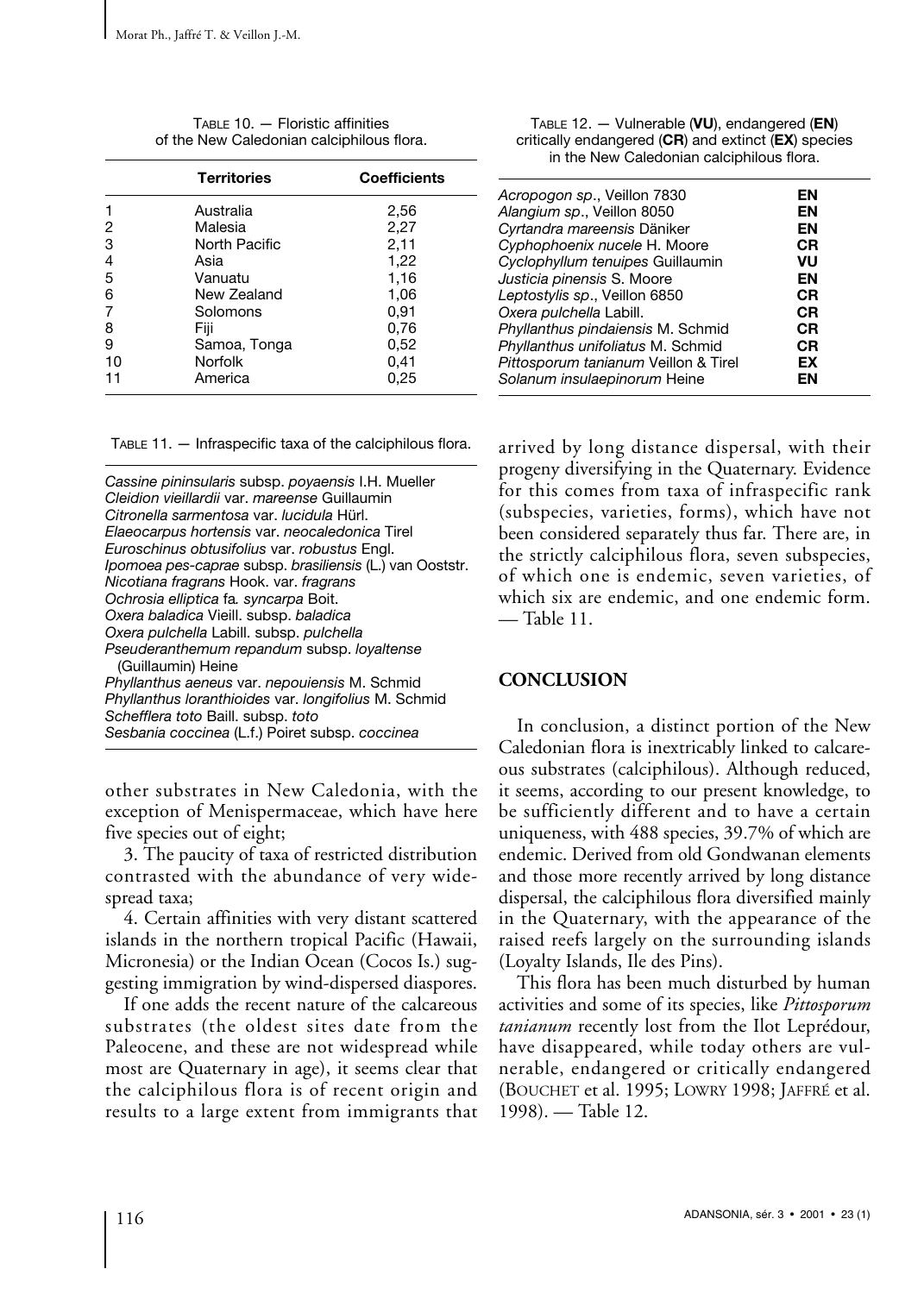# **ANNEXE**

# FLORISTIC LIST OF VEGETATION TYPES ON CALCAREOUS SUBSTRATE

**Status**: A = indigenous; E = endemic. – **Substrate**: C = species restricted to calcareous substrates; UC = species found on both calcareous and ultramafic rocks; CA = species found on both calcareous and other substrates but not on ultramafics; UCA = species found on all substrate types. – **Vegetation types:** L = sclerophyll forest; F = tropical rain forest;  $P =$  dunes and back dune vegetation;  $N =$  degraded and other vegetation types.

|                                                     | Status | Substrate  | Veg. type    |
|-----------------------------------------------------|--------|------------|--------------|
| Acanthaceae                                         |        |            |              |
| Acanthus ilicifolius L.                             | A      | CA         | P            |
| Dicliptera caerulea (G. Forst.) Schinz & Guillaumin | A      | C          | L, N, P      |
| Justicia pinensis S. Moore                          | E      | CA         | F, L         |
| Pseuderanthemum incisum Benoist                     | E      | CA         | L            |
| Pseuderanthemum repandum (G. Forst.) Guillaumin     | A      | <b>UCA</b> | F, L, N      |
| Agavaceae                                           |        |            |              |
| Cordyline fruticosa (L.) A. Chev.                   | Α      | CA         | F, L, N      |
| Aizoaceae                                           |        |            |              |
| Sesuvium portulacastrum L.                          | Α      | C          | P            |
| Tetragonia tetragonioides (Pallas) Kuntze           | A      | CA         | P            |
| Alangiaceae                                         |        |            |              |
| Alangium bussyanum (Baill.) Harms                   | Е      | <b>UCA</b> | F            |
| Alangium sp., Veillon 7836                          | E      | С          |              |
| Alangium sp., Veillon 8050                          | E      | C          |              |
| Amaranthaceae                                       |        |            |              |
| Achyranthes aspera L.                               | A      | CA         | L, N         |
| Alternanthera pungens Kunth                         | A      | CA         | N            |
| Alternanthera sessilis (L.) A. DC.                  | A      | CA         | N            |
| Amaranthus interruptus R. Br.                       | A      | CA         | N            |
|                                                     |        |            |              |
| Amaryllidaceae<br>Crinum asiaticum L.               | A      | CA         |              |
|                                                     |        |            | L, N, P      |
| Anacardiaceae                                       |        |            |              |
| Euroschinus obtusifolius Engl.                      | Е      | <b>UCA</b> | F.L          |
| Pleiogynium timoriense (DC.) Leenh.                 | A      | CA         | $\mathbf{L}$ |
| Semecarpus atra (J.R. Forst.) Vieill.               | Е      | <b>UCA</b> | F.L          |
| Annonaceae                                          |        |            |              |
| Meiogyne tiebaghiensis (Däniker) Heusden            | Е      | <b>UCA</b> | F.L          |
| Polyalthia nitidissima (Dunal) Benth.               | A      | <b>UCA</b> | F.L          |
| Apocynaceae                                         |        |            |              |
| Alyxia loeseneriana Schltr.                         | Ε      | CA         | F            |
| Alyxia oppositifolia Boiteau                        | E      | <b>UCA</b> | F            |
| Alyxia pseudoserpentina Boiteau                     | E      | <b>UCA</b> | F.L          |
| Alyxia sp., Veillon 6575                            | E      | CA         | L            |
| Alyxia stellata (G. Forst.) Roem. & Schult.         | A      | <b>UCA</b> | F.L          |
| Artia lifuana (Baill.) Pichon ex Guillaumin         | E      | <b>UCA</b> | F            |
| Carissa ovata R. Br.                                | A      | CA         | L, N         |
| Cerbera manghas L.                                  | A      | <b>UCA</b> | F, L, P      |
| Ervatamia lifuana Boiteau                           | E      | <b>UCA</b> | F            |
| Melodinus celastroides Baill.                       | E      | <b>UCA</b> | L            |
| Melodinus scandens J.R. Forst. & G. Forst.          | E      | CA         | L, N, P      |
| Melodinus vitiensis Rolfe                           | Α      | C          | F            |
| Neisosperma lifuana (Guillaumin) Boiteau            | E      | <b>UCA</b> | F            |
| Neisosperma oppositifolia (Lam.) Fosberg & Sachet   | A      | <b>UCA</b> | F, P         |
| Ochrosia elliptica Labill.                          | Α      | UC         | P            |
| Ochrosia grandiflora Boiteau                        | E      | СA         | F            |
| Ochrosia inventorum L. Allorge                      | E      | C          | L            |
| Rauvolfia semperflorens (Müll. Arg.) Schltr.        | E      | UC         | F.L          |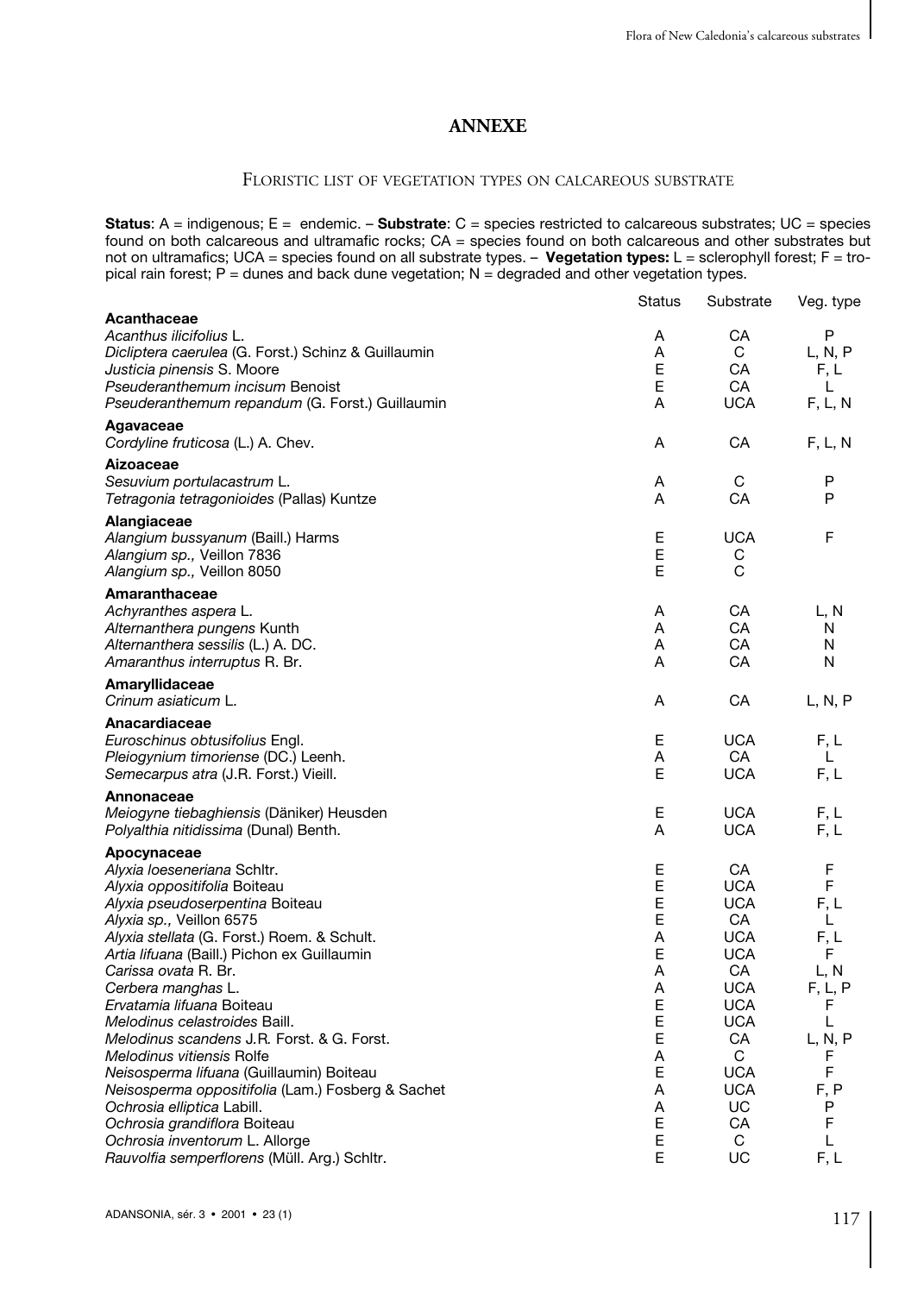| Araceae<br>Epipremnum pinnatum (L.) Engl.                                                                                                                                                                                     | A                          | CA                                             | F, L, N                                |
|-------------------------------------------------------------------------------------------------------------------------------------------------------------------------------------------------------------------------------|----------------------------|------------------------------------------------|----------------------------------------|
| Araliaceae<br>Delarbrea paradoxa Vieill.                                                                                                                                                                                      | Α                          | <b>UCA</b>                                     | F, L                                   |
| Meryta denhamii Seem.<br>Meryta sonchifolia Linden & André<br>Schefflera elegantissima (Veitch ex Masters) Lowry & Frodin<br>Schefflera gabriellae Baill.                                                                     | Α<br>E<br>Ε<br>E           | CA<br><b>UCA</b><br><b>UCA</b><br><b>UCA</b>   | F<br>F<br>F<br>F                       |
| Schefflera sp., Veillon 7874<br>Schefflera toto Baill.<br>Schefflera veitchii (Hort. ex Carrière) Frodin & Lowry<br>Tieghemopanax crenatus (Pancher & Sebert), comb. to be established<br>Tieghemopanax sp. nov., Lowry ined. | E<br>E<br>A<br>E<br>E      | C<br>CA<br>CA<br>C<br>CA                       | F<br>F, L<br>F<br>L                    |
| Araucariaceae<br>Araucaria columnaris (J.R. Forst. & G. Forst.) J.D. Hook.                                                                                                                                                    | E                          | <b>UCA</b>                                     | F                                      |
| Asclepiadaceae<br>Dischidia nummularia R. Br.<br>Heterostemma acuminatum Decne.<br>Hoya nicholsoniae F. Muell.<br>Sarcolobus retusus K. Schum.<br>Secamone elliptica R. Br.<br>Tylophora biglandulosa (Endl.) F. Muell.       | Α<br>A<br>A<br>A<br>Α<br>A | С<br>C<br><b>UCA</b><br>C<br>UCA<br><b>UCA</b> | F<br>F<br>F, L<br>L, N<br>F, L<br>F, L |
| <b>Balanophoraceae</b><br>Balanophora fungosa J.R. Forst. & G. Forst.<br><b>Bignoniaceae</b>                                                                                                                                  | Α                          | СA                                             | F, L                                   |
| Pandorea pandorana (Andrews) Steenis<br><b>Bischofiaceae</b>                                                                                                                                                                  | Α                          | <b>UCA</b>                                     | F                                      |
| Bischofia javanica Blume<br><b>Boraginaceae</b>                                                                                                                                                                               | A                          | CA                                             | F, N                                   |
| Argusia argentea (L. f.) Heine<br>Cordia subcordata Lam.<br>Heliotropium anomalum Hook. & Arn.                                                                                                                                | A<br>A<br>A                | CA<br><b>UCA</b><br>C                          | P<br>P<br>P                            |
| <b>Burseraceae</b><br>Canarium balansae Engl.<br>Garuga floribunda Decne.                                                                                                                                                     | Ε<br>A                     | CA<br>СA                                       | F<br>F, L                              |
| Caesalpiniaceae<br>Caesalpinia crista L.<br>Cassia gaudichaudii Hook. & Arn.<br>Intsia bijuga (Colebr.) Kuntze<br>Mezoneurum baudouinii Guillaumin<br>Mezoneurum deverdiana Guillaumin                                        | Α<br>A<br>A<br>E<br>Е      | СA<br>C<br>CA<br>UC<br>UC                      | F, L<br>F, P<br>F, P<br>F<br>N         |
| Capparaceae<br>Capparis artensis Montrouz.<br>Capparis neocaledonica Vieill. ex Schltr.                                                                                                                                       | Е<br>E                     | <b>UCA</b><br>CA                               | L<br>L                                 |
| Casuarinaceae<br>Casuarina collina Poisson<br>Casuarina equisetifolia L                                                                                                                                                       | E<br>Α                     | <b>UCA</b><br>UC                               | L, N<br>P                              |
| Celastraceae<br>Cassine curtipendula (Endl.) Kuntze<br>Cassine pininsularis (Hürl.) I.H. Muller<br>Celastrus paniculatus Willd.<br>Pleurostylia opposita (Willd.) Alston                                                      | Α<br>E<br>Α<br>Α           | CA<br><b>UCA</b><br>CA<br><b>UCA</b>           | F, L<br>F<br>L, N<br>L                 |
| Chenopodiaceae<br>Atriplex jubata S. Moore<br>Chenopodium carinatum R. Br.<br>Einadia nutans (R. Br.) A.J. Scott<br>Kochia hirsuta Nolte<br>Salsola kali L.<br>Suaeda maritima (L.) Dummer                                    | Е<br>Α<br>Α<br>Α<br>Α<br>Α | C<br>CA<br>C<br>CA<br>C<br>C                   | P<br>N<br>N<br>P<br>P<br>P             |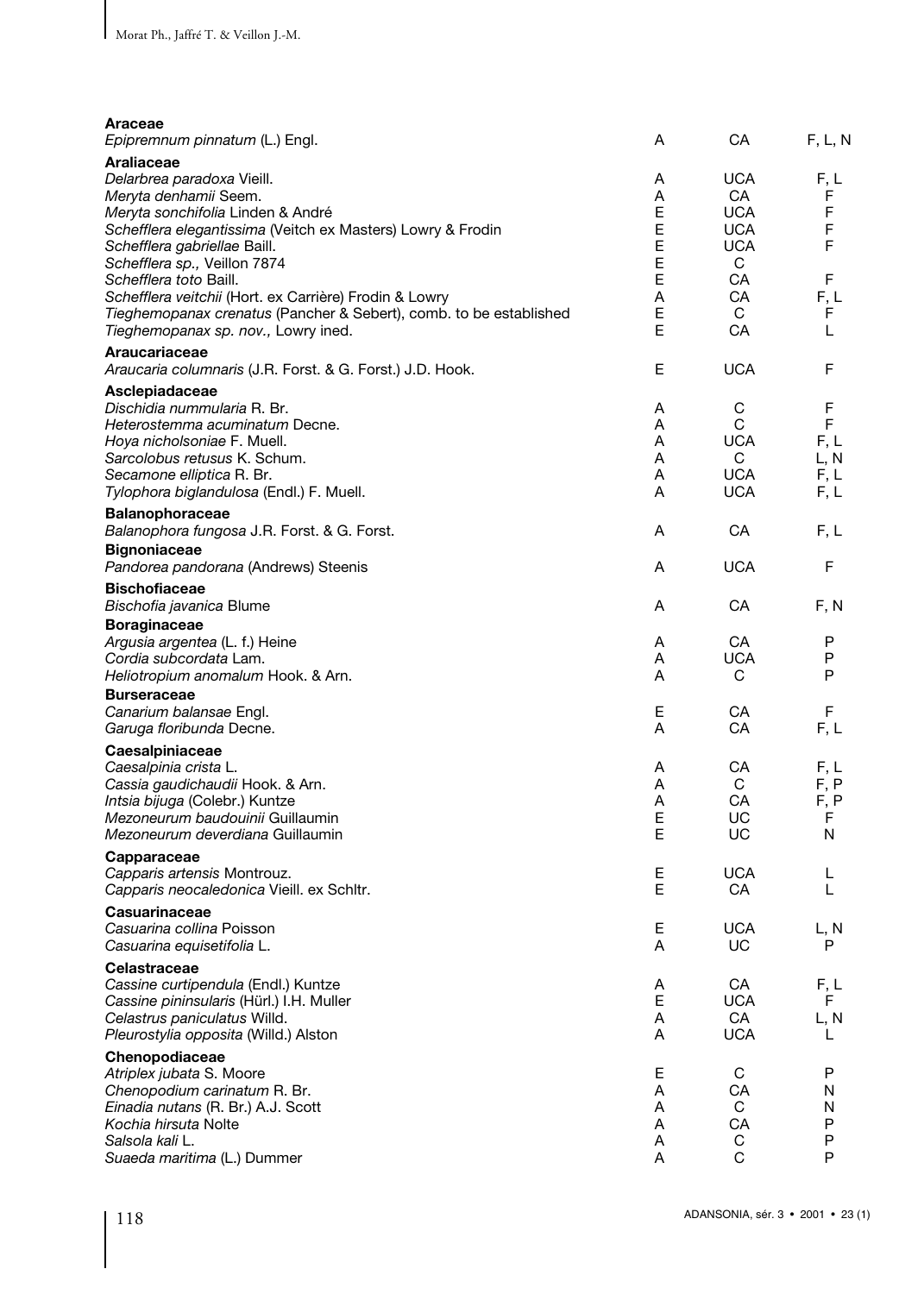| Chrysobalanaceae<br>Hunga lifouana (Däniker) Prance                                                                                                                                                                                                                                                                                                                                                                                                                                                                                                        | Е                                                                  | UC                                                                                                             | F                                                                              |
|------------------------------------------------------------------------------------------------------------------------------------------------------------------------------------------------------------------------------------------------------------------------------------------------------------------------------------------------------------------------------------------------------------------------------------------------------------------------------------------------------------------------------------------------------------|--------------------------------------------------------------------|----------------------------------------------------------------------------------------------------------------|--------------------------------------------------------------------------------|
| Combretaceae<br>Terminalia catappa L.<br>Terminalia novocaledonica Däniker<br>Terminalia rubricarpa Baker f.                                                                                                                                                                                                                                                                                                                                                                                                                                               | Α<br>E<br>E                                                        | CA<br>UC<br>CA                                                                                                 | Ν<br>L<br>L, P                                                                 |
| Compositae<br>Eclipta prostrata (L.) L.<br>Epaltes australis Less.<br>Lipochaeta lifuana Hochr.<br>Pseudognaphalium luteoalbum (L.) Hilliard & B.L. Burtt.<br>Sigesbeckia orientalis L.<br>Tridax procumbens L.<br>Vernonia cinerea (L.) Lesson<br>Vittadinia simulans N. Burb.<br>Wedelia aristata Less.<br>Wollastonia biflora (L.) DC.<br>Convolvulaceae                                                                                                                                                                                                | A<br>A<br>E<br>A<br>A<br>A<br>Α<br>E<br>A<br>A                     | CA<br>CA<br>C<br>СA<br>СA<br>СA<br><b>UCA</b><br>CA<br>CA<br><b>UCA</b>                                        | N, P<br>N<br>N, P<br>N<br>N<br>N. P<br>N<br>N. P<br>N, P                       |
| Dichondra repens J.R. Forst. & G. Forst.<br>Ipomoea indica (Burm. f.) Merr.<br>Ipomoea littoralis Blume<br>Ipomoea macrantha Roem. & Schult.<br>Ipomoea pes-caprae (L.) R. Br.<br>Operculina turpethum (L.) Manso<br>Polymeria pusilla R. Br.<br>Turbina inopinata Heine                                                                                                                                                                                                                                                                                   | A<br>A<br>A<br>A<br>A<br>A<br>A<br>E                               | CA<br><b>UCA</b><br>С<br>UC<br>С<br>CA<br>СA<br>CA                                                             | L<br>N, P<br>P<br>N, P<br>P<br>N<br>N<br>L                                     |
| Corynocarpaceae<br>Corynocarpus dissimilis Hemsley                                                                                                                                                                                                                                                                                                                                                                                                                                                                                                         | Е                                                                  | <b>UCA</b>                                                                                                     | F, L                                                                           |
| <b>Cruciferae</b><br>Cakile maritima Scop.<br>Coronopus integrifolius (DC.) Spreng.<br>Lepidium bidentatum Montin<br>Rorippa sarmentosa (DC.) Macbride                                                                                                                                                                                                                                                                                                                                                                                                     | A<br>A<br>A<br>A                                                   | C<br>C<br>CA<br>CA                                                                                             | P<br>P<br>N, P<br>N                                                            |
| <b>Cucurbitaceae</b><br>Diplocyclos palmatus (L.) C. Jeffrey<br>Zehneria baueriana Endl.<br><i>Zehneria mucronata</i> (Blume) Miq.                                                                                                                                                                                                                                                                                                                                                                                                                         | A<br>A<br>A                                                        | CA<br>CA<br>CA                                                                                                 | F, N<br>N<br>N                                                                 |
| Cycadaceae<br>Cycas seemannii Braun                                                                                                                                                                                                                                                                                                                                                                                                                                                                                                                        | A                                                                  | <b>UCA</b>                                                                                                     | P                                                                              |
| Cyperaceae<br>Cladium mariscus (L.) Pohl<br>Cladium ouveanum (Däniker) Guillaumin<br>Cyperus brevifolius (Rottb.) Hassk.<br>Cyperus compressus L.<br>Cyperus gracilis R. Br.<br>Fimbristylis cymosa R. Br.<br>Fimbristylis ferruginea Vahl<br>Kyllinga nemoralis (J.R. Forst. & G. Forst.) Dandy ex Hutch.<br>Mariscus cyperinus (Retz.) Vahl<br>Mariscus javanicus (Houtt.) Merr. & Metcalf<br>Mariscus laeteflorens C.B. Clarke<br>Mariscus sumatrensis (Retz.) Raynal<br>Pycreus polystachyos (Rottb.) P. Beauv.<br>Rhynchospora corymbosa (L.) Britton | Α<br>E<br>A<br>A<br>A<br>A<br>Α<br>Α<br>Α<br>Α<br>E<br>Α<br>Α<br>Α | <b>UCA</b><br>CA<br>CA<br>С<br>CA<br>UC<br><b>UCA</b><br>CA<br>С<br>СA<br>СA<br>CA<br><b>UCA</b><br><b>UCA</b> | N<br>F<br>N<br>L<br>L, N<br>P<br>N, P<br>N<br>N<br>N, P<br>P<br>N<br>N<br>N, P |
| Scirpus subulatus Vahl<br>Scleria neocaledonica Rendle                                                                                                                                                                                                                                                                                                                                                                                                                                                                                                     | Α<br>E<br>Α                                                        | CA<br>UC<br>CA                                                                                                 | P<br>L<br>Ν                                                                    |
| Torulinium odoratum (L.) Hooper<br><b>Dilleniaceae</b><br>Tetracera billardieri Martelli                                                                                                                                                                                                                                                                                                                                                                                                                                                                   | Ε                                                                  | <b>UCA</b>                                                                                                     | F, L, N                                                                        |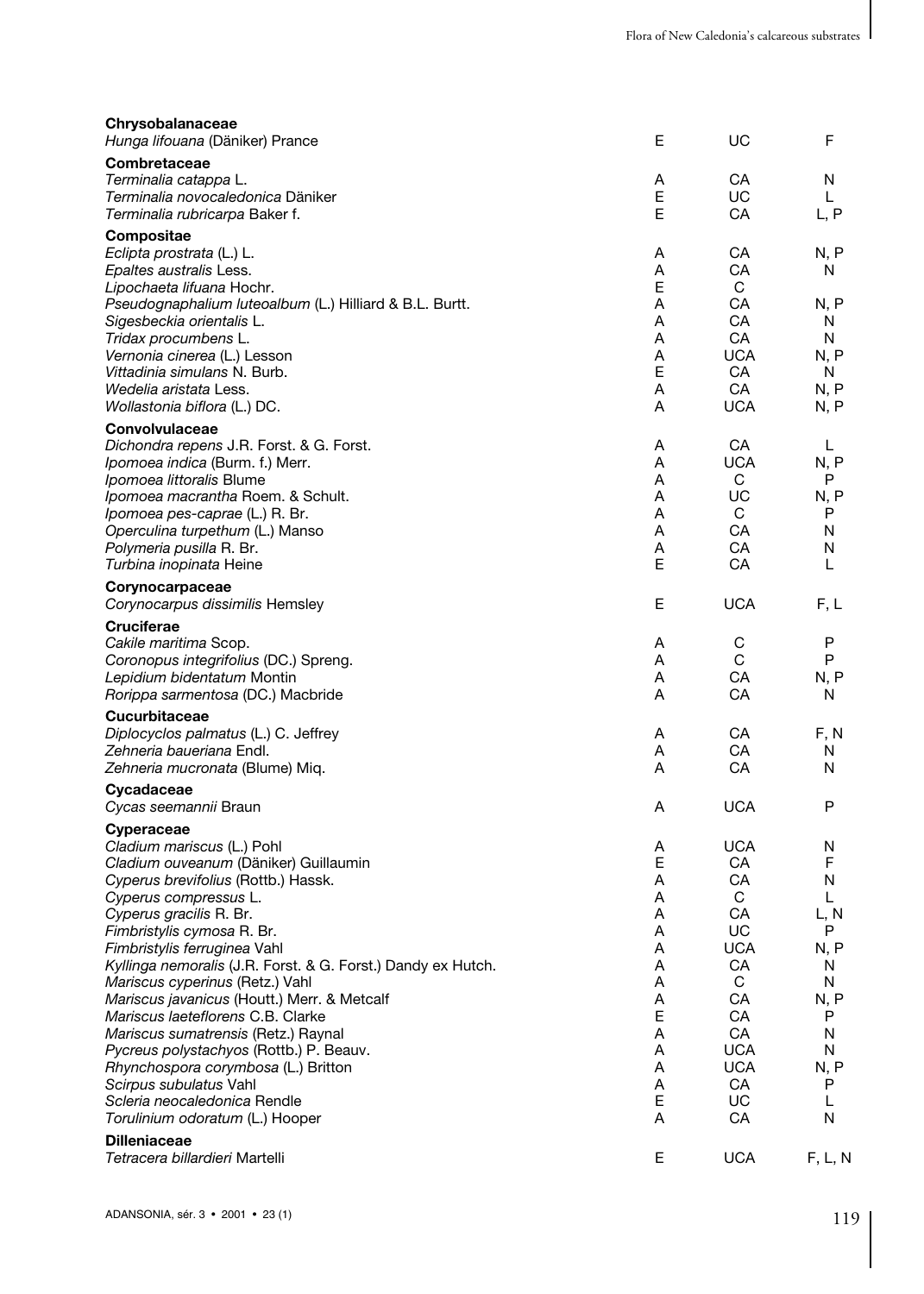| <b>Dioscoreaceae</b><br>Dioscorea bulbifera L.                                                                                                                                                                                                                                                                                                                                                                                                                                                                                                                                                                                                                                                                                                                                                                                                                                                                                                                                                                                                                                                                                                                                                                                                                                                                                                                                            | Α                                                                                                                                                                                | СA                                                                                                                                                                                                                                                                                                                                               | F, L, N                                                                                                                                                                                                                                                              |
|-------------------------------------------------------------------------------------------------------------------------------------------------------------------------------------------------------------------------------------------------------------------------------------------------------------------------------------------------------------------------------------------------------------------------------------------------------------------------------------------------------------------------------------------------------------------------------------------------------------------------------------------------------------------------------------------------------------------------------------------------------------------------------------------------------------------------------------------------------------------------------------------------------------------------------------------------------------------------------------------------------------------------------------------------------------------------------------------------------------------------------------------------------------------------------------------------------------------------------------------------------------------------------------------------------------------------------------------------------------------------------------------|----------------------------------------------------------------------------------------------------------------------------------------------------------------------------------|--------------------------------------------------------------------------------------------------------------------------------------------------------------------------------------------------------------------------------------------------------------------------------------------------------------------------------------------------|----------------------------------------------------------------------------------------------------------------------------------------------------------------------------------------------------------------------------------------------------------------------|
| <b>Ebenaceae</b><br>Diospyros calciphila F. White<br>Diospyros fasciculosa (F. Muell.) F. Muell.<br>Diospyros impolita F. White<br>Diospyros inexplorata F. White<br>Diospyros minimifolia F. White<br>Diospyros olen Hiern<br>Diospyros perplexa F. White<br>Diospyros pustulata F. White<br><i>Diospyros sp.,</i> Veillon 7386<br>Diospyros tridentata F. White<br>Diospyros yaouhensis (Schltr.) Kosterm.                                                                                                                                                                                                                                                                                                                                                                                                                                                                                                                                                                                                                                                                                                                                                                                                                                                                                                                                                                              | Е<br>Α<br>Е<br>E<br>Ε<br>Α<br>Е<br>E<br>Е<br>E<br>Е                                                                                                                              | UC<br><b>UCA</b><br>CA<br>C<br>CA<br><b>UCA</b><br>CA<br>CA<br>CA<br>C<br><b>UCA</b>                                                                                                                                                                                                                                                             | F<br>F. L<br>L<br>F<br>L<br>F. L<br>L<br>L<br>L<br>F<br>F, L                                                                                                                                                                                                         |
| <b>Elaeocarpaceae</b><br><i>Elaeocarpus angustifolius</i> Blume<br><i>Elaeocarpus hortensis</i> Guillaumin<br><i>Elaeocarpus rotundifolius</i> Brongn. & Gris                                                                                                                                                                                                                                                                                                                                                                                                                                                                                                                                                                                                                                                                                                                                                                                                                                                                                                                                                                                                                                                                                                                                                                                                                             | Α<br>Α<br>Е                                                                                                                                                                      | UCA<br>C<br><b>UCA</b>                                                                                                                                                                                                                                                                                                                           | F, N<br>F<br>F                                                                                                                                                                                                                                                       |
| Erythroxylaceae<br>Erythroxylum novocaledonicum O. Schulz                                                                                                                                                                                                                                                                                                                                                                                                                                                                                                                                                                                                                                                                                                                                                                                                                                                                                                                                                                                                                                                                                                                                                                                                                                                                                                                                 | Е                                                                                                                                                                                | <b>UCA</b>                                                                                                                                                                                                                                                                                                                                       | L                                                                                                                                                                                                                                                                    |
| <b>Euphorbiaceae</b><br>Acalypha grandis Benth.<br>Acalypha pancheriana Baill.<br>Acalypha pulchrespicata Däniker<br>Aleurites moluccana (L.) Willd.<br><i>Baloghia inophylla</i> (G. Forst.) P.S. Green<br>Bocquillonia sessiliflora Baill.<br>Breynia disticha J.R. Forst. & G. Forst.<br>Claoxylon insulanum Müll. Arq.<br>Cleidion lemurum McPherson<br>Cleidion verticillatum Baill.<br>Cleistanthus stipitatus (Baill.) Müll. Arg.<br>Codiaeum peltatum (Labill.) P.S. Green<br>Croton insularis Baill.<br>Drypetes deplanchei (Brongn. & Gris) Merr.<br><i>Euphorbia atoto</i> G. Forst.<br>Euphorbia neocaledonica Boiss.<br>Euphorbia obliqua Endl.<br>Euphorbia pancheri Baill.<br>Euphorbia tannensis Spreng.<br>Excoecaria agallocha L.<br>Fontainea pancheri (Baill.) Heckel<br>Glochidion billardieri Baill.<br>Glochidion caledonicum Müll. Arg.<br><i>Mallotus repandus</i> (Willd.) Müll. Arg.<br>Omalanthus nutans (G. Forst.) Guillemin<br>Omalanthus repandus Schitr.<br>Omalanthus schlechteri Pax & K. Hoffm.<br>Phyllanthus aeneus Baill.<br>Phyllanthus calcicola M. Schmid<br>Phyllanthus deplanchei (Baill.) Müll. Arg.<br>Phyllanthus faguetii Baill.<br>Phyllanthus loranthoides Baill.<br>Phyllanthus macrochorion Baill.<br>Phyllanthus ouveanus Däniker<br>Phyllanthus pindaiensis M. Schmid<br>Phyllanthus unifoliatus M. Schmid<br><b>Flacourtiaceae</b> | A<br>E<br>E<br>Α<br>Α<br>Е<br>Α<br>E<br>E<br>Ε<br>E<br>Α<br>A<br>Α<br>A<br>Α<br>A<br>Α<br>Α<br>Α<br>A<br>Ε<br>E<br>Α<br>Α<br>E<br>E<br>E<br>Ε<br>Е<br>Ε<br>Ε<br>Ε<br>Ε<br>E<br>Е | СA<br>CA<br>C<br>CA<br><b>UCA</b><br><b>UCA</b><br><b>UCA</b><br><b>UCA</b><br>C<br>CA<br><b>UCA</b><br><b>UCA</b><br><b>UCA</b><br><b>UCA</b><br>UCA<br>CA<br>СA<br>CA<br>UCA<br>CA<br><b>CA</b><br><b>UCA</b><br><b>UCA</b><br><b>UCA</b><br><b>UCA</b><br><b>UCA</b><br><b>UCA</b><br><b>UCA</b><br>С<br>CA<br>CA<br>UCA<br>CA<br>C<br>C<br>C | N, P<br>F, L, N<br>F<br>F, L, N<br>F, L<br>L<br>L<br>F, L<br>F<br>F. L<br>F. L<br>L<br>F. L<br>F, L<br>N<br>P<br>P<br>P<br>N, P<br>P<br>F, L<br>F, L, N<br>F, L, N<br>F, L, N<br>L, N<br>F, N<br>F, L, N<br>F, L<br>F<br>L<br>F, L<br>F, L<br>F, L<br>F<br>L<br>F, L |
| Casearia lifuana Däniker<br>Homalium deplanchei (Vieill.) Warb.<br>Homalium serratum Guillaumin                                                                                                                                                                                                                                                                                                                                                                                                                                                                                                                                                                                                                                                                                                                                                                                                                                                                                                                                                                                                                                                                                                                                                                                                                                                                                           | Ε<br>Ε<br>E                                                                                                                                                                      | CA<br><b>UCA</b><br><b>UCA</b>                                                                                                                                                                                                                                                                                                                   | F<br>L<br>F, N                                                                                                                                                                                                                                                       |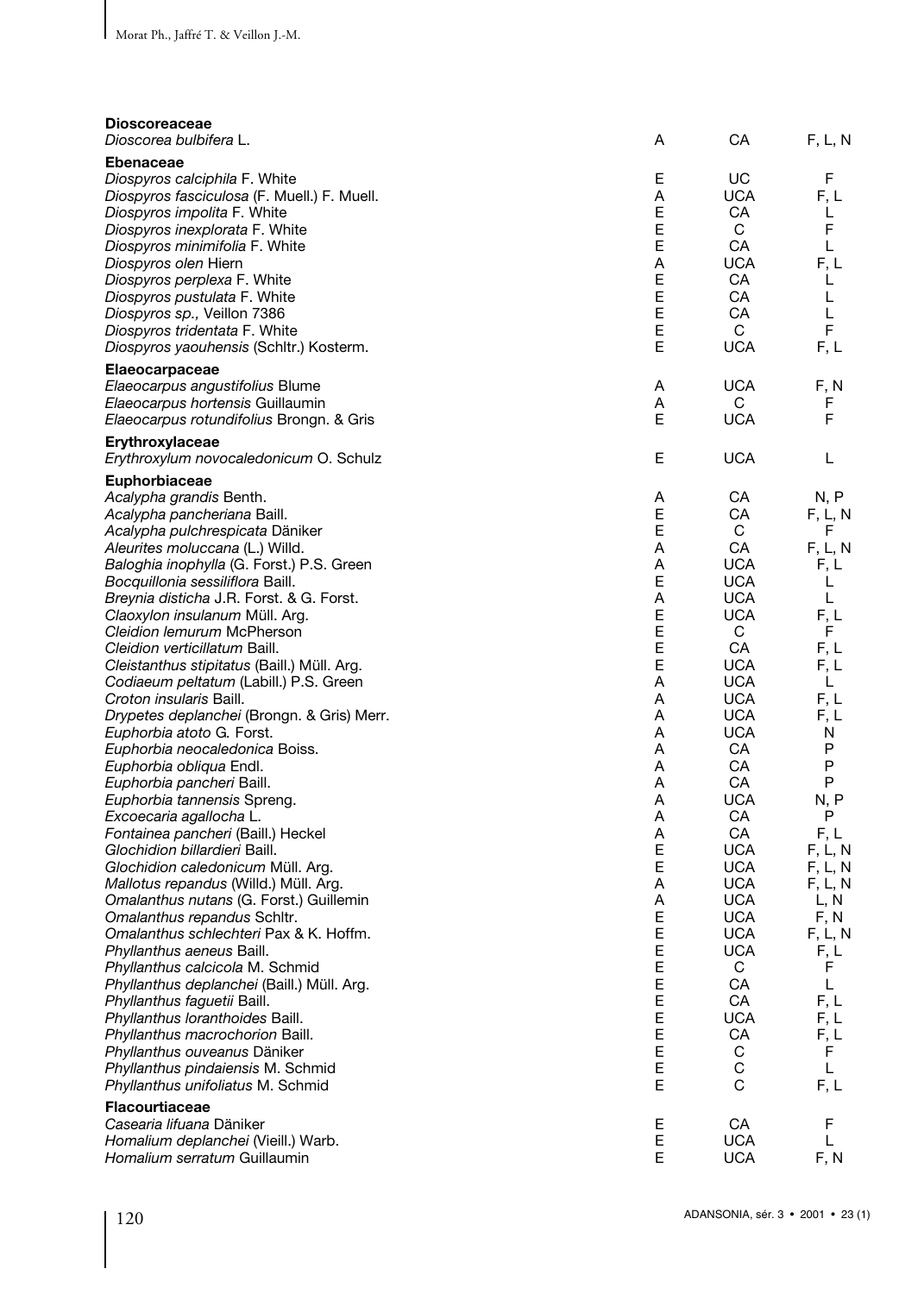| Xylosma lifuanum Guillaumin<br>Xylosma orbiculatum (J.R. Forst. & G. Forst.) G. Forst. | Ε<br>A | С<br>C           | F, P<br>F.   |
|----------------------------------------------------------------------------------------|--------|------------------|--------------|
| Gentianaceae<br>Centaurium spicatum (L.) Fritsch                                       | A      | <b>UCA</b>       | L, N         |
| Gesneriaceae<br>Cyrtandra mareensis Däniker                                            | E      | C                | F            |
| Goodeniaceae<br>Scaevola sericea Vahl                                                  | Α      | CA               | P            |
| Gramineae                                                                              |        |                  |              |
| Brachiaria paspaloides (C. Presl) Hubbard                                              | Α      | <b>UCA</b>       | N, P         |
| Cenchrus calyculatus Cav.                                                              | A      | CA               | N, P         |
| Centosteca lappacea (L.) Desv.<br>Chloris divaricata R. Br.                            | A<br>Α | CA<br>CA         | F.<br>N, P   |
| Chrysopogon aciculatus (Retz.) Trin.                                                   | A      | <b>UCA</b>       | N            |
| Cynodon dactylon (L.) Pers.                                                            | Α      | <b>UCA</b>       | N, P         |
| Digitaria caledonica Henrard                                                           | A      | <b>UCA</b>       | N            |
| Digitaria montana Henrard                                                              | E      | <b>UCA</b>       | L, P         |
| Digitaria radicosa (C. Presl) Miq.                                                     | A      | CA               | N, P         |
| Digitaria setigera Roth ex Roem. & Schult.                                             | A      | <b>UCA</b>       | N            |
| Eragrostis scabriflora Swallen                                                         | A      | C                | N            |
| Eragrostis spartinoides Steud.                                                         | A      | <b>UCA</b>       | N            |
| Eragrostis tenella (L.) P. Beauv. ex Roem. & Schult.                                   | A      | CA               | P            |
| Heteropogon contortus (L.) P. Beauv. ex Roem. & Schult.<br>Ischaemum foliosum Hackel   | A<br>A | <b>UCA</b><br>C  | N<br>P       |
| Ischaemum muticum L.                                                                   | A      | <b>UCA</b>       | P            |
| Leptochloa decipiens (R. Br.) Stapf ex Maiden                                          | A      | CA               | L, P         |
| Lepturopetium kuniense Morat                                                           | E      | С                | P            |
| Lepturus repens (J.R. Forst. & G. Forst.) R. Br.                                       | A      | C                | L, P         |
| Oplismenus hirtellus (L.) P. Beauv.                                                    | A      | <b>UCA</b>       | F, L         |
| Ottochloa nodosa (Kunth) Dandy                                                         | A      | CA               | N            |
| Paspalum urvillei Steud.                                                               | A      | <b>UCA</b>       | N            |
| Roettboellia coelorachis J.R. Forst.                                                   | A      | <b>UCA</b>       | P            |
| Saccharum spontaneum L.                                                                | A      | C                | Ν            |
| Setaria austrocaledonica (Bal.) Camus A.<br>Setaria elegantula (Mez) Morat             | E<br>E | <b>UCA</b><br>UC | L<br>L, N, P |
| Spinifex sericeus R. Br.                                                               | A      | C                | P            |
| Stenotaphrum micranthum (Desv.) Hubb. ex Hubb. & Vaughan                               | A      | C                | P            |
| Thuarea involuta (G. Forst.) R. Br. ex Roem. & Schult.                                 | A      | UC               | N, P         |
| Tragus australianus S.T. Blake                                                         | A      | CA               | N            |
| Zoysia tenuifolia Willd. ex Trin.                                                      | A      | C                | P            |
| Guttiferae                                                                             |        |                  |              |
| Calophyllum inophyllum L.                                                              | A      | CA               | P            |
| Hypericum gramineum J.R. Forst.                                                        | A      | CA               | N            |
| Mammea odorata (Raf.) Kosterm.                                                         | A      | C                | P            |
| Haloragidaceae<br>Haloragis prostrata J.R. Forst. & G. Forst.                          | Α      | UC               | P            |
| Hemerocallidaceae<br>Geitonoplesium cymosum (R. Br.) A. Cunn. ex Hook.                 | Α      | <b>UCA</b>       | F, L         |
| Hernandiaceae                                                                          |        |                  |              |
| Gyrocarpus americanus Jacq.                                                            | Α      | CA               | F, L         |
| Hernandia cordigera Vieill.                                                            | E      | <b>UCA</b>       | F, L         |
| Hernandia nymphaeifolia (C. Presl) Kubitzki                                            | Α      | CA               | P            |
| Icacinaceae<br>Citronella sarmentosa (Baill.) Howard                                   | Е      | <b>UCA</b>       | F            |
| Labiatae                                                                               |        |                  |              |
| Clerodendrum inerme (L.) Gaertn.                                                       | Α      | <b>UCA</b>       | L, P         |
| Leucas decemdentata (Willd.) J. Smith                                                  | Α      | С                | N.           |
| Oxera baladica Vieill.                                                                 | Е      | <b>UCA</b>       | F            |
| Oxera balansae Dubard                                                                  | E      | C                | F, L         |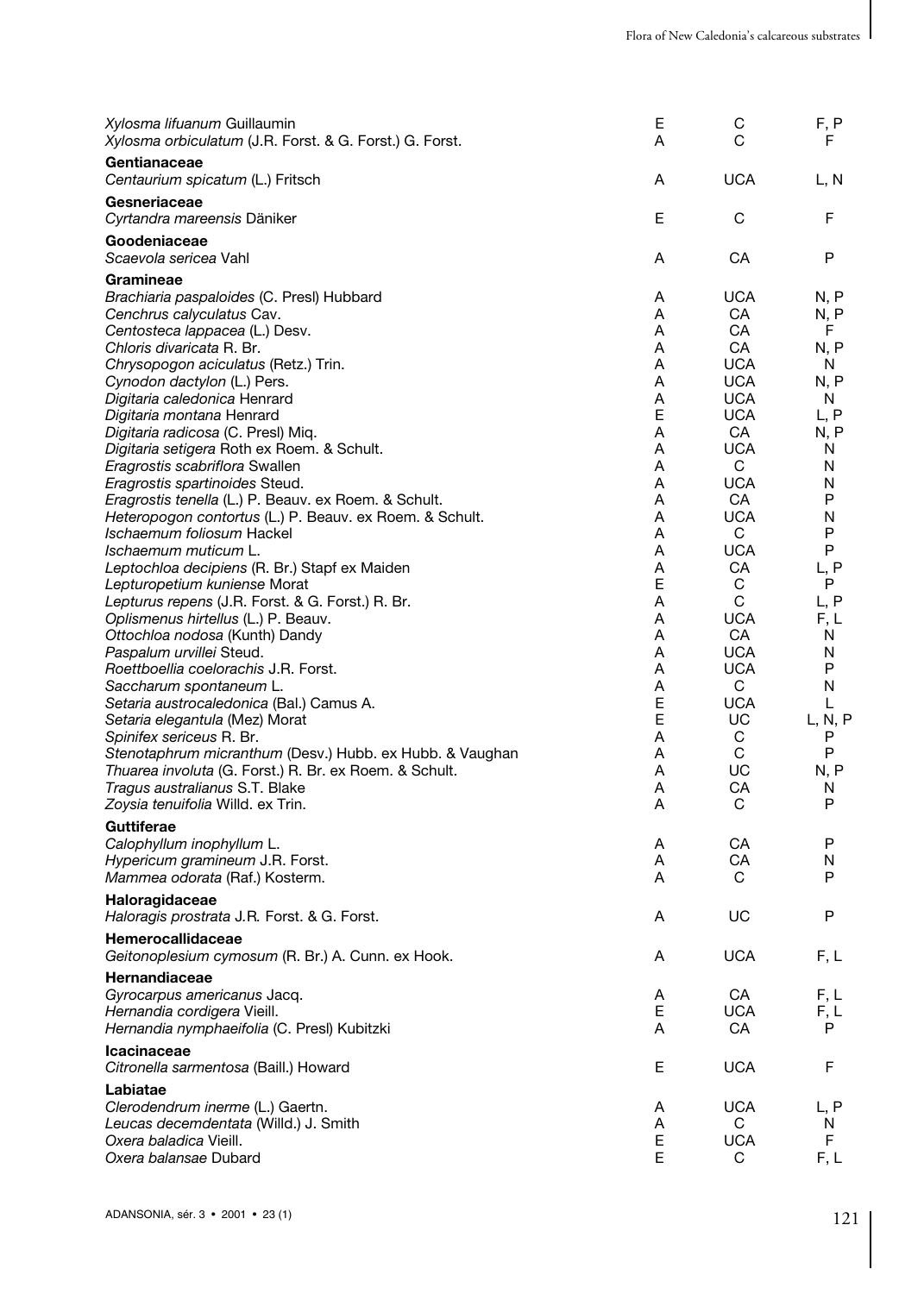| Oxera pulchella Labill.<br>Oxera robusta Vieill.<br>Oxera sulfurea Dubard<br>Plectranthus forsteri Benth.<br>Plectranthus parviflorus Willd.<br>Vitex trifolia L.                                                                                                                                                                     | Ε<br>E<br>Е<br>A<br>A<br>A                | CA<br>UCA<br>CA<br>CA<br><b>UCA</b><br>CA                  | F, L<br>F, L<br>L<br>L, N<br>L<br>L, P             |
|---------------------------------------------------------------------------------------------------------------------------------------------------------------------------------------------------------------------------------------------------------------------------------------------------------------------------------------|-------------------------------------------|------------------------------------------------------------|----------------------------------------------------|
| Lauraceae<br>Cryptocarya lifuensis Guillaumin<br>Cryptocarya schmidii Kosterm.                                                                                                                                                                                                                                                        | Е<br>E                                    | CA<br>С                                                    | F, L<br>F, L                                       |
| Liliaceae<br>Dianella adenanthera (G. Forst.) M.R. Hend.<br>Dianella plicata Schlitter                                                                                                                                                                                                                                                | Α<br>E                                    | <b>UCA</b><br>CA                                           | F, L<br>L, P                                       |
| Loganiaceae<br><i>Fagraea berteroana</i> A. Gray                                                                                                                                                                                                                                                                                      | Α                                         | <b>UCA</b>                                                 | F, L, N, P                                         |
| Loranthaceae<br>Amyema artensis (Montrouz.) Danser<br>Amyema scandens (Tiegh.) Danser<br>Amylotheca dictyophleba (F. Muell.) Tiegh.                                                                                                                                                                                                   | A<br>A<br>A                               | <b>UCA</b><br><b>UCA</b><br><b>UCA</b>                     | F<br>F<br>F                                        |
| Lythraceae<br>Pemphis acidula J.R. Forst. & G. Forst.                                                                                                                                                                                                                                                                                 | Α                                         | CA                                                         | P                                                  |
| Malpighiaceae<br>Tristellateia australasiae A. Rich.                                                                                                                                                                                                                                                                                  | A                                         | CA                                                         | N, P                                               |
| <b>Malvaceae</b><br>Abelmoschus manihot (L.) Medik.<br>Abelmoschus moschatus (L.) Medik.<br>Abutilon auritum (Wall. ex Link) Sweet<br>Abutilon indicum (L.) Sweet<br>Abutilon mollissimum (Cav.) Sweet<br>Abutilon oxycarpum F. Muell.<br>Hibiscus tiliaceus L.<br>Sida nummularia Baker f.<br>Thespesia populnea (L.) Sol. ex Correa | A<br>A<br>A<br>A<br>A<br>A<br>A<br>E<br>A | CA<br>CA<br>CA.<br>CA<br>CA<br>C<br>CA<br>CA<br>UC         | N<br>N<br>N<br>N, P<br>N, P<br>N<br>N, P<br>P<br>P |
| <b>Meliaceae</b><br>Aglaia elaeagnoidea (Juss.) Benth.<br>Dysoxylum bijugum (Labill.) Seem.<br>Dysoxylum rufescens Vieill. ex Pancher & Sebert<br>Xylocarpus granatum J. König<br><i>Xylocarpus rumphii</i> (Kostel.) Mabb.                                                                                                           | Α<br>A<br>E<br>A<br>A                     | <b>UCA</b><br><b>UCA</b><br><b>UCA</b><br><b>UCA</b><br>C  | F, L<br>F, L<br>F, L<br>P<br>P                     |
| <b>Menispermaceae</b><br>Hypserpa neocaledonica Diels<br>Hypserpa vieillardii Diels<br>Pachygone loyaltiensis Diels<br>Stephania japonica (Thunb.) Miers<br>Tinospora neocaledonica Forman                                                                                                                                            | Α<br>E<br>Е<br>Α<br>Е                     | <b>UCA</b><br><b>UCA</b><br><b>UCA</b><br><b>UCA</b><br>CA | F, L<br>F<br>F, L<br>F, P<br>F                     |
| <b>Mimosaceae</b><br>Acacia simplex (Sparrm.) Pedley<br>Acacia spirorbis Labill.<br>Adenanthera pavonina L.<br>Schleinitzia insularum (Guillemin) Burkart<br>Serianthes lifouensis (Fosberg) Nielsen<br>Serianthes sachetae Fosberg                                                                                                   | Α<br>Α<br>Α<br>Α<br>E<br>E                | CA<br><b>UCA</b><br>CA<br><b>UCA</b><br>C<br><b>UCA</b>    | P<br>L, N<br>F<br>P<br>F<br>F                      |
| <b>Moraceae</b><br>Ficus habrophylla G. Benn. ex Seem.<br><b>Ficus lifouensis Corner</b><br>Ficus mareensis Warb.<br>Ficus microcarpa L. f.<br>Ficus obliqua J.R. Forst.<br>Ficus prolixa J.R. Forst.<br>Ficus scabra J.R. Forst.                                                                                                     | A<br>E<br>E<br>Α<br>Α<br>Α<br>A           | СA<br>С<br>C<br>CA<br>CA<br>CA<br>CA                       | N, P<br>F<br>F.<br>F, L<br>F, L<br>F, L<br>P       |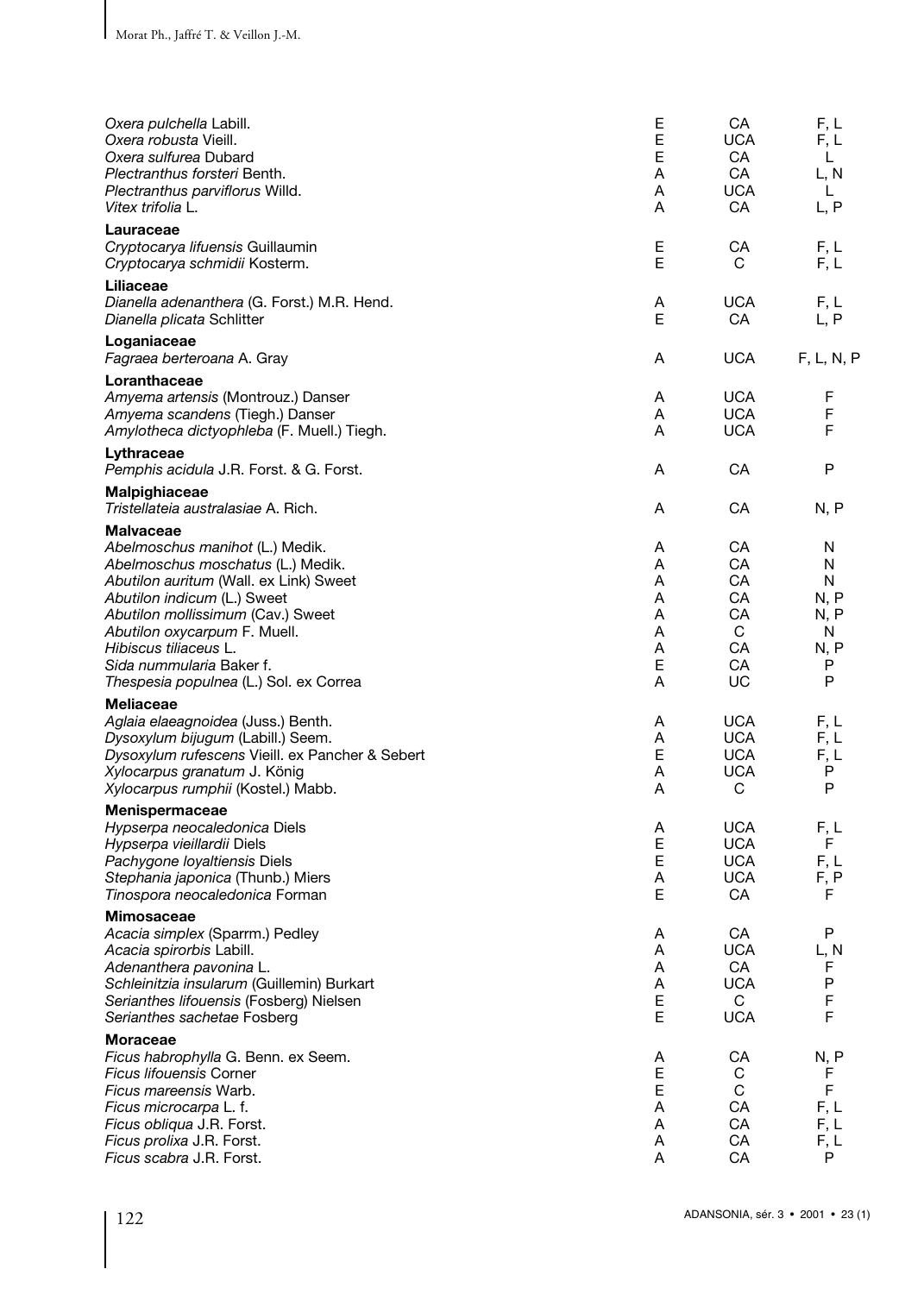| Ficus virgata Reinw.<br>Maclura cochinchinensis (Lour.) Corner<br>Malaisia scandens (Lour.) Planchon<br>Streblus pendulinus (Endl.) F. Muell.                                                                                                                                                                                                                                                                                                                                                                                                                                                                                                                                                                                                                                                                                                      | Α<br>A<br>A<br>A                                                                                           | UCA<br>CA<br>CA<br><b>UCA</b>                                                                                                                                      | F, L<br>L, N, P<br>F, L, N, P<br>F, L, N, P                                                                       |
|----------------------------------------------------------------------------------------------------------------------------------------------------------------------------------------------------------------------------------------------------------------------------------------------------------------------------------------------------------------------------------------------------------------------------------------------------------------------------------------------------------------------------------------------------------------------------------------------------------------------------------------------------------------------------------------------------------------------------------------------------------------------------------------------------------------------------------------------------|------------------------------------------------------------------------------------------------------------|--------------------------------------------------------------------------------------------------------------------------------------------------------------------|-------------------------------------------------------------------------------------------------------------------|
| <b>Myoporaceae</b><br>Myoporum crassifolium J.R. Forst. & G. Forst.<br>Myoporum cuneifolium Kränzl.<br>Myoporum obscurum Endl.<br>Myoporum rotundatum S. Moore<br>Myoporum serratum R. Br.<br>Myoporum tenuifolium J.R. Forst. & G. Forst.<br>Myoporum tubiflorum Kränzl.                                                                                                                                                                                                                                                                                                                                                                                                                                                                                                                                                                          | Α<br>E<br>A<br>E<br>Α<br>Α<br>E                                                                            | CA<br>CA<br>CA<br>СA<br>CA<br><b>UCA</b><br>UC                                                                                                                     | P<br>P<br>P<br>P<br>P<br>L, P<br>P                                                                                |
| <b>Myrsinaceae</b><br>Maesa novocaledonica Mez<br>Rapanea lanceolata Mez<br>Rapanea lecardii Mez<br>Rapanea lifuensis Mez<br>Rapanea macrophylla (Pancher & Sebert) Mez                                                                                                                                                                                                                                                                                                                                                                                                                                                                                                                                                                                                                                                                            | Ε<br>E<br>E<br>E<br>E                                                                                      | UCA<br>UCA<br>CA<br>СA<br>UC                                                                                                                                       | F, L, N<br>F<br>F, L<br>F<br>F                                                                                    |
| <b>Myrtaceae</b><br>Austromyrtus mendute (Guillaumin) Burret<br>Austromyrtus sp., Veillon 6578<br>Austromyrtus sp., Veillon 6853<br>Austromyrtus sp., Jaffré 2535<br>Austromyrtus sp., Veillon 7039<br>Austromyrtus sp., Jaffré & Rigault 2990<br>Cloezia artensis (Montrouz.) P.S. Green<br>Cloezia floribunda Brongn. & Gris<br>Eugenia daenikeri Guillaumin<br>Eugenia gacognei Montrouz.<br>Eugenia noumeensis Guillaumin<br>Eugenia ouentoroensis Guillaumin<br><i>Piliocalyx wagapensis</i> Brongn. & Gris<br>Syzygium aggregatum J.W. Dawson<br>Syzygium densiflorum Brongn. & Gris<br>Syzygium koumacense J.W. Dawson<br>Syzygium pendulinum J.W. Dawson<br>Syzygium pennelii (Guillaumin) J.W. Dawson<br>Syzygium poyanum J.W. Dawson<br>Syzygium pseudopinnatum Däniker<br>Syzygium veillonii J.W. Dawson<br>Uromyrtus sp., Veillon 6579 | Ε<br>Ε<br>E<br>E<br>E<br>E<br>E<br>E<br>E<br>E<br>E<br>E<br>E<br>E<br>E<br>E<br>Е<br>E<br>Е<br>E<br>E<br>E | СA<br>С<br>С<br>UC<br>С<br>C<br><b>UCA</b><br>UC<br>UC<br><b>UCA</b><br>CA<br>CA<br>СA<br>CA<br><b>UCA</b><br>С<br>C<br>UC<br><b>UCA</b><br><b>UCA</b><br>CA<br>CA | F<br>L<br>L<br>L<br>L<br>L<br>L<br>N<br>L<br>L<br>L<br>L<br>F<br>L<br>F, L<br>F<br>F.L<br>F.L<br>L<br>F<br>Г<br>L |
| Nyctaginaceae<br>Boerhavia diffusa L.<br>Pisonia aculeata L.<br>Pisonia artensis (Montrouz.) Heimerl<br>Pisonia grandis R. Br.                                                                                                                                                                                                                                                                                                                                                                                                                                                                                                                                                                                                                                                                                                                     | Α<br>A<br>Е<br>A                                                                                           | СA<br>CA<br><b>UCA</b><br>CA                                                                                                                                       | F, L, P<br>F, L<br>F, L<br>F, L                                                                                   |
| <b>Olacaceae</b><br><i>Ximenia americana</i> L                                                                                                                                                                                                                                                                                                                                                                                                                                                                                                                                                                                                                                                                                                                                                                                                     | Α                                                                                                          | CA                                                                                                                                                                 | L, N, P                                                                                                           |
| Oleaceae<br>Chionanthus brachystachys (Schltr.) P.S. Green<br>Jasminum didymum G. Forst.<br>Jasminum elatum Pancher ex Guillaumin<br>Jasminum simplicifolium G. Forst.<br>Olea paniculata R. Br.                                                                                                                                                                                                                                                                                                                                                                                                                                                                                                                                                                                                                                                   | Α<br>Α<br>E<br>E<br>A                                                                                      | <b>UCA</b><br><b>UCA</b><br><b>UCA</b><br><b>UCA</b><br><b>UCA</b>                                                                                                 | F<br>F, L<br>F, L<br>F, L<br>F, L                                                                                 |
| Orchidaceae<br>Cleisostoma pacificum P.J. Cribb & A. Lewis<br>Dendrobium macranthum A. Rich.<br>Dockrillia bowmani (Benth.) M.A. Clem. & D.L. Jones<br>Luisia teretifolia Gaudich.<br>Nervilia aragoana Gaudich.                                                                                                                                                                                                                                                                                                                                                                                                                                                                                                                                                                                                                                   | A<br>Α<br>Α<br>Α<br>A                                                                                      | <b>UCA</b><br>UC.<br>CA<br>UCA<br>CA                                                                                                                               | F<br>F<br>F, L<br>F, L<br>F, L                                                                                    |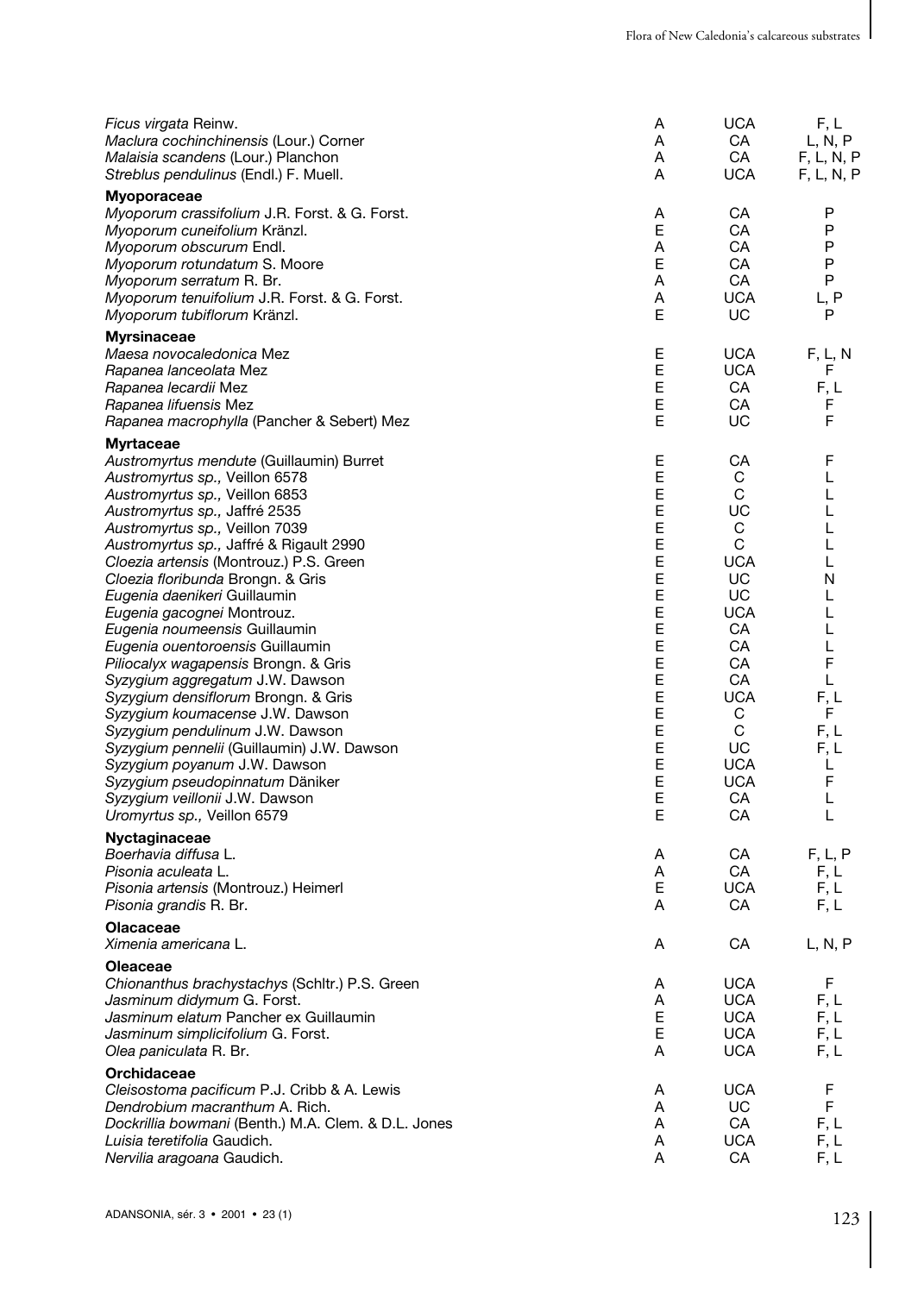| Nervilia crociformis (Zoll. & Moritzi) Seidenf.<br>Oberonia titania Lindl.<br>Taeniophyllum fasciola (G. Forst.) Reichb. f.                                                                                                                                                                                                                                                                                                                                                                                                                                          | Α<br>A<br>A                                                                       | <b>UCA</b><br><b>UCA</b><br>CA                                                                                                    | F<br>F<br>F, L                                                                                            |
|----------------------------------------------------------------------------------------------------------------------------------------------------------------------------------------------------------------------------------------------------------------------------------------------------------------------------------------------------------------------------------------------------------------------------------------------------------------------------------------------------------------------------------------------------------------------|-----------------------------------------------------------------------------------|-----------------------------------------------------------------------------------------------------------------------------------|-----------------------------------------------------------------------------------------------------------|
| Palmae<br>Cocos nucifera L.<br>Cyphophoenix nucele H. Moore                                                                                                                                                                                                                                                                                                                                                                                                                                                                                                          | Α<br>E                                                                            | CА<br>C                                                                                                                           | N, P<br>F                                                                                                 |
| Pandanaceae<br>Pandanus pedunculatus R. Br.<br>Pandanus tectorius Parkinson                                                                                                                                                                                                                                                                                                                                                                                                                                                                                          | Α<br>A                                                                            | CA<br>СA                                                                                                                          | L, P<br>L, P                                                                                              |
| Papilionaceae<br>Abrus precatorius L.<br>Arthroclianthus microbotrys Hochr.<br>Canavalia rosea (Sw.) DC.<br>Canavalia sericea A. Gray<br>Dalbergia candenatensis (Dennst.) Prain<br>Dendrolobium umbellatum (L.) Benth.<br>Derris trifoliata Lour.<br>Desmodium varians G. Don<br>Lotus australis Andrews<br>Mucuna gigantea (Willd.) A. DC.<br>Pueraria lobata (Willd.) Ohwi<br>Sesbania coccinea (L. f.) Poiret<br>Sophora sp., Veillon 6573<br>Sophora tomentosa L.<br>Tephrosia purpurea (L.) Pers.<br>Uraria lagopoides A. DC.<br>Vigna marina (Burm. f.) Merr. | Α<br>E<br>A<br>A<br>A<br>A<br>A<br>A<br>A<br>A<br>A<br>A<br>E<br>A<br>A<br>Α<br>A | CA<br>CA<br>CA<br>CA<br>CA<br><b>UCA</b><br><b>UCA</b><br>UC<br>CA<br>CA<br>CA<br>C<br>UC<br>CA<br><b>UCA</b><br><b>UCA</b><br>CA | F, L, N<br>F, L<br>L, P<br>P<br>P<br>L, P<br>L, P<br>L<br>P<br>F, N<br>N, P<br>P<br>L<br>P<br>P<br>N<br>P |
| Passifloraceae<br>Passiflora aurantia G. Forst.                                                                                                                                                                                                                                                                                                                                                                                                                                                                                                                      | A                                                                                 | <b>UCA</b>                                                                                                                        | F, L, N                                                                                                   |
| Phellinaceae<br>Phelline comosa Labill.                                                                                                                                                                                                                                                                                                                                                                                                                                                                                                                              | Е                                                                                 | <b>UCA</b>                                                                                                                        | F                                                                                                         |
| Phytolaccaceae<br>Monococcus echinophorus F. Muell.<br>Phytolacca octandra L.<br>Piperaceae<br>Piper austrocaledonicum C. DC.                                                                                                                                                                                                                                                                                                                                                                                                                                        | Α<br>A<br>Α                                                                       | CA<br>CA<br><b>UCA</b>                                                                                                            | F, L, N<br>F, L, P<br>F, L                                                                                |
| Pittosporaceae<br>Pittosporum coccineum (Montrouz.) Beauvis.<br>Pittosporum leroyanum Tirel & Veillon<br>Pittosporum mackeei Veillon & Tirel<br>Pittosporum obovatum Guillaumin<br>Pittosporum suberosum Pancher ex Brongn. & Gris<br>Pittosporum tanianum Veillon & Tirel                                                                                                                                                                                                                                                                                           | Ε<br>E<br>E<br>E<br>E<br>E                                                        | <b>UCA</b><br>C<br>CA<br>C<br>СA<br>C                                                                                             | F<br>F, L<br>F<br>F<br>L<br>L                                                                             |
| Plumbaginaceae<br>Limonium tetragonum (Thunb.) Bullock<br>Plumbago zeylanica L.                                                                                                                                                                                                                                                                                                                                                                                                                                                                                      | Α<br>Α                                                                            | C<br>CA                                                                                                                           | P<br>L, N, P                                                                                              |
| Portulacaceae<br>Portulaca lutea J.R. Forst. & G. Forst.<br>Portulaca oleracea L.<br>Portulaca quadrifida L.                                                                                                                                                                                                                                                                                                                                                                                                                                                         | Α<br>Α<br>A                                                                       | C<br>СA<br>C                                                                                                                      | N, P<br>N<br>P                                                                                            |
| Primulaceae<br>Anagallis arvensis L.<br>Lysimachia decurrens J.R. Forst.<br>Lysimachia mauritiana Lam.<br>Samolus repens (J.R. Forst. & G. Forst.) Pers.                                                                                                                                                                                                                                                                                                                                                                                                             | Α<br>A<br>A<br>A                                                                  | CA<br>CA<br><b>UCA</b><br><b>UCA</b>                                                                                              | N, P<br>N<br>Ρ<br>P                                                                                       |
| Ranunculaceae<br>Clematis pickeringii Gray                                                                                                                                                                                                                                                                                                                                                                                                                                                                                                                           | Α                                                                                 | <b>UCA</b>                                                                                                                        | L, N                                                                                                      |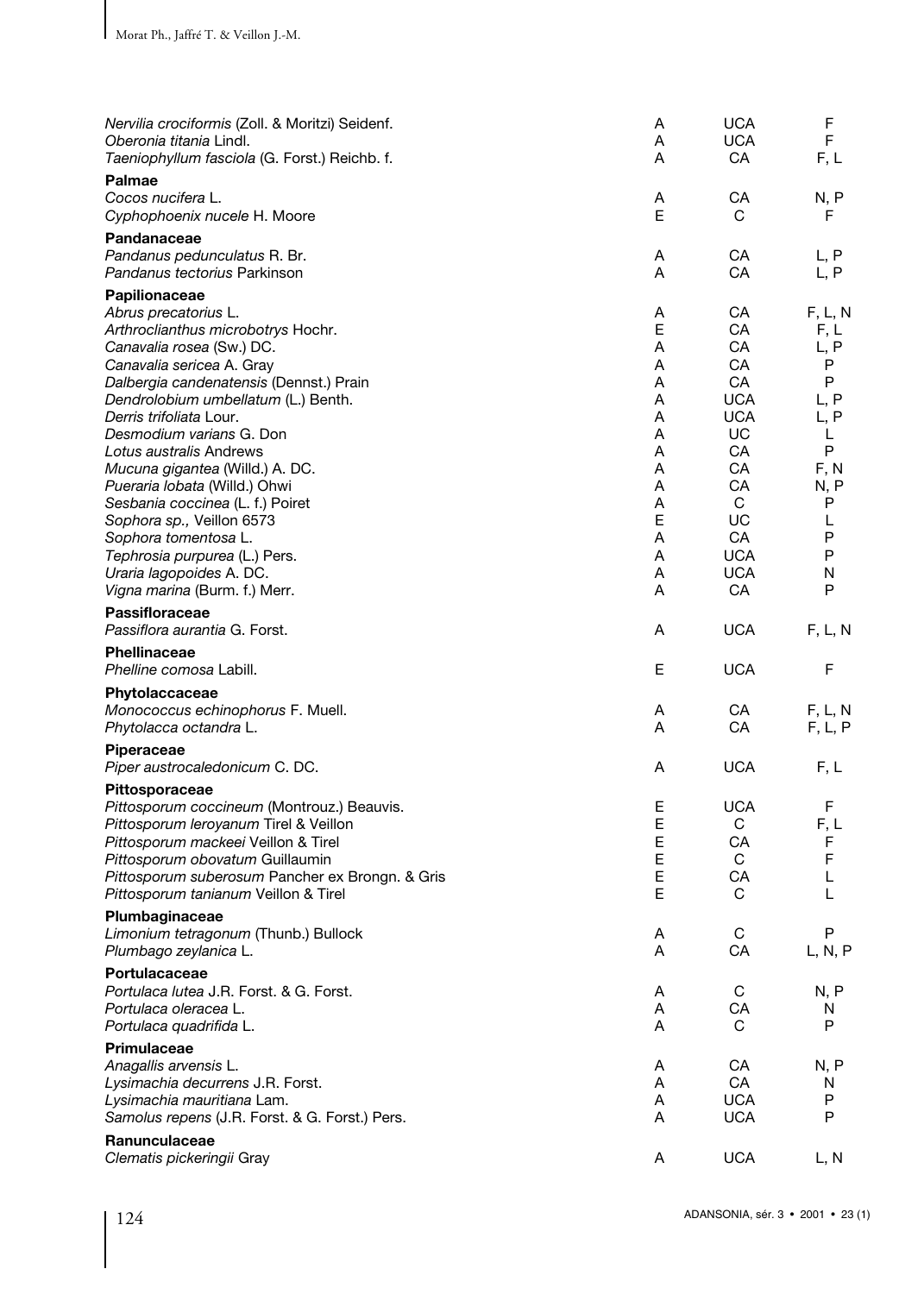| Rhamnaceae                                                |    |            |            |
|-----------------------------------------------------------|----|------------|------------|
| Colubrina asiatica (L.) Brongn.                           | Α  | CА         | L, N, P    |
| Emmenosperma pancherianum Baill.                          | E  | СA         | L          |
| Gouania leratii Schltr.                                   | E  | <b>UCA</b> | L          |
| Rhamnella vitiensis (Benth.) A.C. Sm.                     | Α  | CA         | L, N       |
| Ventilago pseudocalyculata Guillaumin                     | Е  | <b>UCA</b> | F, L       |
| <b>Rubiaceae</b>                                          |    |            |            |
| Bikkia tetrandra (L. f.) A. Rich.                         | Α  | С          | P          |
| Cyclophyllum tenuipes Guillaumin                          | E  | C          | P          |
| Gardenia urvillei Montrouz.                               | E  | <b>UCA</b> | L          |
| Guettarda speciosa L.                                     | Α  | CA         | P          |
| Hedyotis foetida (G. Forst.) Seem.                        | Α  | C          | P          |
| <i>Ixora cauliflora Montrouz.</i>                         | Ε  | CA         | F, L       |
| Ixora collina (Montrouz.) Beauvis.                        | Α  | <b>UCA</b> | F, L       |
| Morinda citrifolia L.                                     | Α  | <b>UCA</b> | F, L, N, P |
| Morinda myrtifolia A. Gray                                | Α  | <b>UCA</b> | F, N       |
| Oldenlandia biflora L.                                    | A  | CA         | L, N       |
| Pavetta opulina A. DC.                                    | A  | <b>UCA</b> | F, L       |
| Psychotria collina Labill.                                | A  | <b>UCA</b> | F, L       |
| Psychotria coptosperma (Baill.) Guillaumin                | Е  | UC         | L          |
| Psydrax odorata (G. Forst.) A.C. Sm. & Darwin             | Α  | <b>UCA</b> | L          |
| Randia sezitat Guillaumin                                 | Е  | C          | F          |
| Scyphiphora hydrophyllacea Gaertn.                        | Α  | <b>UCA</b> | P          |
| Spermacoce assurgens Ruiz & Pavon                         | A  | CA         | L, N       |
| Tarenna lifouana (Däniker) Jérémie                        | Е  | С          | F<br>P     |
| Timonius polygamus (G. Forst.) Robinson                   | Α  | С          |            |
| Rutaceae                                                  |    |            |            |
| Citrus macroptera Montrouz.                               | A  | СA         | F          |
| Euodia hortensis J.R. Forst. & G. Forst.                  | Α  | C          | P          |
| Geijera balansae (Baill.) Schinz & Guillaumin             | Е  | <b>UCA</b> | F, L       |
| Geijera salicifolia Schott                                | A  | C          | F          |
| Halfordia kendac (Montrouz.) Guillaumin                   | Α  | <b>UCA</b> | F, L, N    |
| Micromelum minutum (J.R. Forst. & G. Forst.) Wight & Arn. | Α  | СA         | F, L       |
| Murraya crenulata Oliver                                  | Α  | C          | F, L       |
| Murraya paniculata (L.) Jack                              | A  | CA         | F, L       |
| Oxanthera sp., Veillon 7005                               | Е  | CA         | L          |
| Zanthoxylum pancheri P.S. Green                           | E  | <b>UCA</b> | F, L       |
| Zieridium gracile Baill.                                  | E  | UC         | L          |
| <i>Zieridium sp.,</i> Veillon 6872                        | E  | UC         | Г          |
| Sapindaceae                                               |    |            |            |
| Alectryon carinatum Radlk.                                | E. | СA         | F, L       |
| Allophylus ternatus (J.R. Forst. & G. Forst.) Radlk.      | Α  | С          | Ρ          |
| Allophylus timoriensis (A. DC.) Blume                     | Α  | C          | L, N, P    |
| Arytera arcuata Radlk.                                    | E  | СA         | F, L       |
| Arytera chartacea Radlk.                                  | Ε  | СA         | F, L       |
| Arytera collina (Pancher & Sebert) Radlk.                 | E  | СA         | L          |
| Arytera lepidota Radlk.                                   | E  | UC         | F, L       |
| Arytera neoebudensis (Guillaumin) H. Turner               | A  | CA         | F, L       |
| Cossinia trifoliata (Baill.) Radlk.                       | Ε  | UC         | L          |
| Cupaniopsis globosa Adema                                 | E  | CA         | Г          |
| Cupaniopsis glomeriflora Radlk.                           | Е  | <b>UCA</b> | F, L       |
| Cupaniopsis hypodermatica Radlk.                          | Е  | <b>UCA</b> | F          |
| Cupaniopsis inoplaea Radlk.                               | Е  | <b>UCA</b> | F          |
| Cupaniopsis pennelii Guillaumin                           | Е  | CA         | F, L       |
| Cupaniopsis sp., Veillon 7051                             | Е  | C          |            |
| Elattostachys apetala (Labill.) Radlk.                    | Α  | <b>UCA</b> | F, L       |
| Elattostachys incisa Radlk.                               | Ε  | CA         | F, L       |
| Guioa glauca (Labill.) Radlk.                             | Ε  | <b>UCA</b> | F.         |
| Guioa gracilis (Pancher & Sebert) Radlk.                  | Е  | <b>UCA</b> | F, L       |
| Guioa pectinata Radlk.                                    | E  | <b>UCA</b> | F, N       |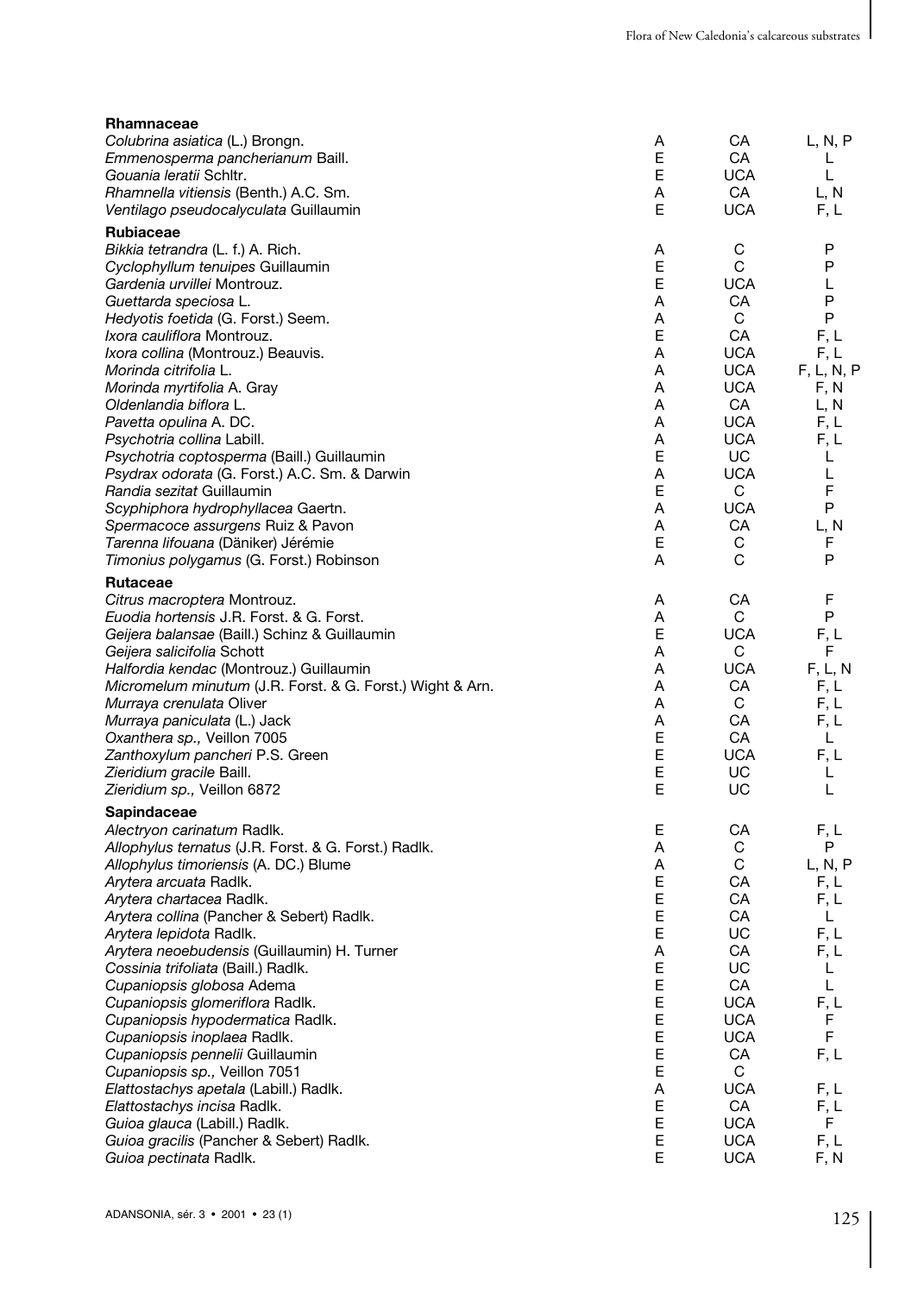| Harpullia austrocaledonica Baill.<br>Podonephelium homei (Seem.) Radlk.<br>Podonephelium parvifolium Radlk.                                                                                                                                                                                            | Ε<br>E<br>Е                          | <b>UCA</b><br><b>UCA</b><br>С                      | F, L<br>F, L<br>F, N                          |
|--------------------------------------------------------------------------------------------------------------------------------------------------------------------------------------------------------------------------------------------------------------------------------------------------------|--------------------------------------|----------------------------------------------------|-----------------------------------------------|
| Sapotaceae<br>Leptostylis sp., Veillon 6850<br>Manilkara dissecta (L.) Dubard<br>Mimusops elengi L.<br>Pichonia balansana Pierre<br>Planchonella cinerea (Pancher) Royen<br>Planchonella lifuana (Baill.) Pierre ex Dubard<br>Planchonella linggensis (Burck) Pierre<br>Planchonella sp., Veillon 6585 | E<br>A<br>A<br>E<br>E<br>E<br>A<br>E | С<br><b>UCA</b><br>CA<br>C<br>CA<br>UC<br>CA<br>CA | L<br>F, L<br>F, L, P<br>F<br>L<br>F<br>F<br>L |
| Solanaceae<br>Nicotiana debneyi Domin<br>Nicotiana fragrans Hook. f.<br>Solanum insulaepinorum Heine<br>Solanum nigrum L.                                                                                                                                                                              | Α<br>A<br>E<br>A                     | СA<br>C<br>C<br>CA                                 | N, P<br>P<br>P<br>N                           |
| <b>Sterculiaceae</b><br>Acropogon bullatus (Pancher & Sebert) Morat<br>Acropogon sp., Veillon 7830<br>Acropogon veillonii Morat                                                                                                                                                                        | Е<br>E<br>E                          | CA<br>C<br>CA                                      | F, L<br>L<br>F.                               |
| <b>Surianaceae</b><br>Suriana maritima L.                                                                                                                                                                                                                                                              | Α                                    | CA                                                 | P                                             |
| Taccaceae<br>Tacca leontopetaloides (L.) Kuntze                                                                                                                                                                                                                                                        | A                                    | CA                                                 | F, L, N, P                                    |
| Thymelaeaceae<br>Lethedon tannensis Spreng.<br>Wikstroemia indica (L.) Meyer                                                                                                                                                                                                                           | Е<br>Α                               | <b>UCA</b><br><b>UCA</b>                           | F, L<br>F, L, N                               |
| <b>Tiliaceae</b><br>Corchorus torresianus Gaudich.<br>Grewia crenata (J.R. Forst.) Schinz & Guillaumin<br>Triumfetta procumbens J.R. Forst. & G. Forst.                                                                                                                                                | Α<br>A<br>A                          | C<br>CA<br>CA                                      | L, P<br>F, L, N, P<br>P                       |
| <b>Ulmaceae</b><br>Celtis conferta Planch.<br>Celtis paniculata (Endl.) Planch.<br>Trema cannabina Lour.                                                                                                                                                                                               | Α<br>Α<br>A                          | <b>UCA</b><br>CA<br><b>UCA</b>                     | L<br>F, L<br>L, N                             |
| Umbelliferae<br>Apium prostratum Labill. ex Vent.<br>Centella asiatica (L.) Urban<br>Trachymene cussonii (Montrouz.) Burtt                                                                                                                                                                             | Α<br>A<br>A                          | CA<br>CA<br>CA                                     | N, P<br>L, N, P<br>P                          |
| <b>Urticaceae</b><br>Dendrocnide latifolia (Gaudich.) Chew<br>Dendrocnide peltata (Blume) Miq.<br>Dendrocnide vitiensis (Seem.) Chew<br>Nothocnide repanda (Blume) Blume<br>Pipturus argenteus (J.R. Forst.) Wedd.                                                                                     | A<br>A<br>Α<br>Α<br>Α                | CA<br>CA<br>С<br>CA<br><b>UCA</b>                  | F<br>F<br>F<br>F, N, P<br>N                   |
| Violaceae<br>Hybanthus caledonicus (Turcz.) Cretz.                                                                                                                                                                                                                                                     | Е                                    | <b>UCA</b>                                         | F, L                                          |
| <b>Viscaceae</b><br>Korthalsella disticha (Endl.) Engl.                                                                                                                                                                                                                                                | Α                                    | <b>UCA</b>                                         | F                                             |
| <b>Vitaceae</b>                                                                                                                                                                                                                                                                                        |                                      |                                                    |                                               |
| Cayratia carnosa Griseb.<br>Cayratia japonica Griseb.<br>Cissus glaucoramea Griseb.                                                                                                                                                                                                                    | Α<br>A<br>A                          | CA<br><b>UCA</b><br><b>UCA</b>                     | F, N<br>F, N<br>F, L, N                       |
| Zygophyllaceae<br>Tribulus cistoides L.                                                                                                                                                                                                                                                                | Α                                    | C                                                  | P                                             |